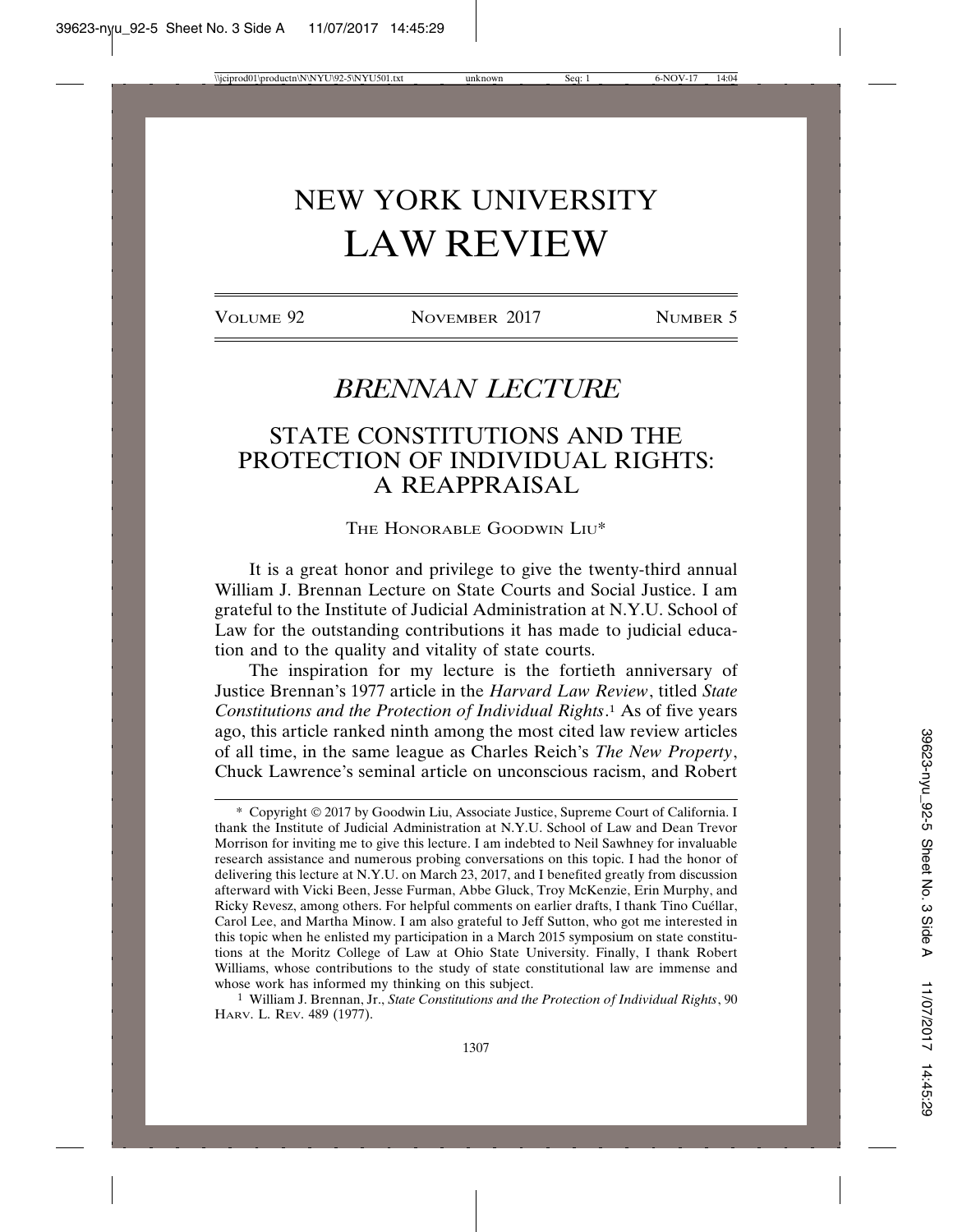Bork's exploration of neutral principles and the First Amendment.2 Among the top ten most cited articles, Justice Brennan's is the winner for brevity at a slim sixteen pages, beating out Oliver Wendell Holmes's *The Path of the Law*, at twenty-two pages.3

In his article, Justice Brennan urged state courts to engage in independent interpretation of the individual rights guarantees in state constitutions, especially in areas where the U.S. Supreme Court had, in his view, unduly constricted the scope of analogous rights in the Federal Constitution:

[S]tate courts cannot rest when they have afforded their citizens the full protections of the federal Constitution. State constitutions, too, are a font of individual liberties, their protections often extending beyond those required by the Supreme Court's interpretation of federal law. The legal revolution which has brought federal law to the fore must not be allowed to inhibit the independent protective force of state law—for without it, the full realization of our liberties cannot be guaranteed.4

The "legal revolution" of which Justice Brennan spoke consisted of Warren Court decisions giving life to the equal protection and due process clauses of the Fourteenth Amendment, as well as decisions applying various provisions of the Bill of Rights to the states.<sup>5</sup> These decisions, Justice Brennan observed, "have had a profound impact on American life, requiring the deep involvement of state courts in the application of federal law."6 After surveying these developments, Justice Brennan declared—in an echo of Chief Justice Marshall's opinion in *McCulloch v. Maryland*7—that "the genius of our Constitution resides not in any static meaning that it had in a world that is dead and gone, but in the adaptability of its great principles to cope with the problems of a developing America."8

A principle to be vital must be of wider application than the mischief that gave it birth. Constitutions are not ephemeral documents, designed to meet passing

<sup>2</sup> Fred R. Shapiro & Michelle Pearse, *The Most-Cited Law Review Articles of All Time*, 110 MICH. L. REV. 1483, 1489 tbl.1 (2012). Charles A. Reich, *The New Property*, 73 YALE L.J. 733 (1964), is ranked seventh; Charles R. Lawrence III, *The Id, the Ego, and Equal Protection: Reckoning with Unconscious Racism*, 39 STAN. L. REV. 317 (1987), is ranked eighth; and Robert H. Bork, *Neutral Principles and Some First Amendment Problems*, 47 IND. L.J. 1 (1971), is ranked tenth. Shapiro & Pearse, *supra*, at 1489 tbl.1.

<sup>3</sup> Shapiro and Pearse rank Oliver Wendell Holmes, *The Path of the Law*, 10 HARV. L. REV. 457 (1897), third. Shapiro & Pearse, *supra* note 2, at 1489 tbl.1.

<sup>4</sup> Brennan, *supra* note 1, at 491.

<sup>5</sup> *See id.* at 491–95.

<sup>6</sup> *Id.* at 493.

<sup>7</sup> 17 U.S. 319, 415 (1819) ("This provision is made in a constitution, intended to endure for ages to come, and consequently, to be adapted to the various *crises* of human affairs."). 8 Brennan, *supra* note 1, at 495. Justice Brennan went on to say: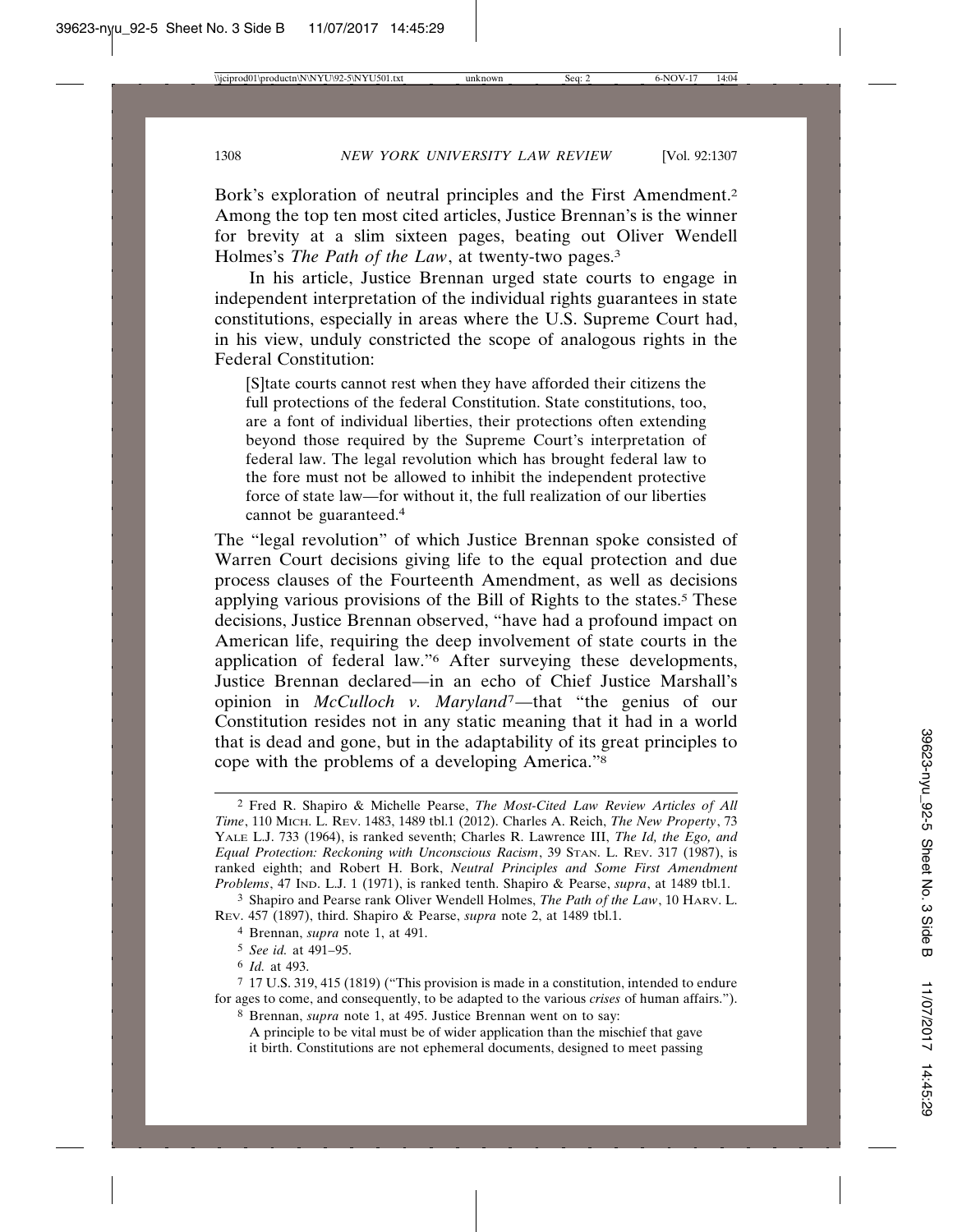Yet Justice Brennan, writing a few years after President Nixon had appointed four new Justices, noted "a trend in recent opinions of the United States Supreme Court to pull back from, or at least suspend for the time being, the enforcement" of the Bill of Rights and the Fourteenth Amendment guarantees of due process and equal protection.9 At the same time, he observed, state courts applying analogous provisions of their state constitutions "have independently considered the merits of constitutional arguments and declined to follow opinions of the United States Supreme Court they find unconvincing, even where the state and federal constitutions are similarly or identically phrased."10

Justice Brennan cited, as one example, a decision of the New Jersey Supreme Court declining to follow a U.S. Supreme Court decision holding that in order to establish that a suspect not in custody has consented to a search, the prosecution need not prove that the suspect knew he had a right to refuse consent.<sup>11</sup> While acknowledging that the protection against unreasonable searches and seizures in the New Jersey Constitution is textually identical to the Fourth Amendment, the New Jersey high court observed that "each state has the power to impose higher standards on searches and seizures under state law than is required by the Federal Constitution" and went on to hold that "an essential element of [showing voluntary consent] is knowledge of the right to refuse consent."12

Summarizing his thesis, Justice Brennan wrote:

The essential point I am making, of course, is not that the United States Supreme Court is necessarily wrong in its interpretation of the federal Constitution, or that ultimate constitutional truths invariably come prepackaged in the dissents, including my own, from decisions of the Court. It is simply that the decisions of the Court are not, and should not be, dispositive of questions regarding rights guaranteed by counterpart provisions of state law. Accordingly, such decisions are not mechanically applicable to state law issues, and state court judges and the members of the bar seriously err if they so treat them. Rather, state court judges, and also practitioners, do well to scrutinize constitutional decisions by federal

occasions. The future is their care, and therefore, in their application, our contemplation cannot be only of what has been but of what may be.

*Id.* This language is from Justice McKenna's opinion for the Court in *Weems v. United States*, 217 U.S. 349, 373 (1910). *See also* Olmstead v. United States, 277 U.S. 438, 472–73 (1928) (Brandeis, J., dissenting) (quoting *Weems*, 217 U.S. at 373).

<sup>9</sup> Brennan, *supra* note 1, at 495.

<sup>10</sup> *Id.* at 500.

<sup>11</sup> Brennan, *supra* note 1, at 499, cites *State v. Johnson*, 346 A.2d 66 (N.J. 1975). The *Johnson* court declined to follow *Schneckloth v. Bustamonte*, 412 U.S. 218 (1973).

<sup>12</sup> *Johnson*, 346 A.2d at 67–68.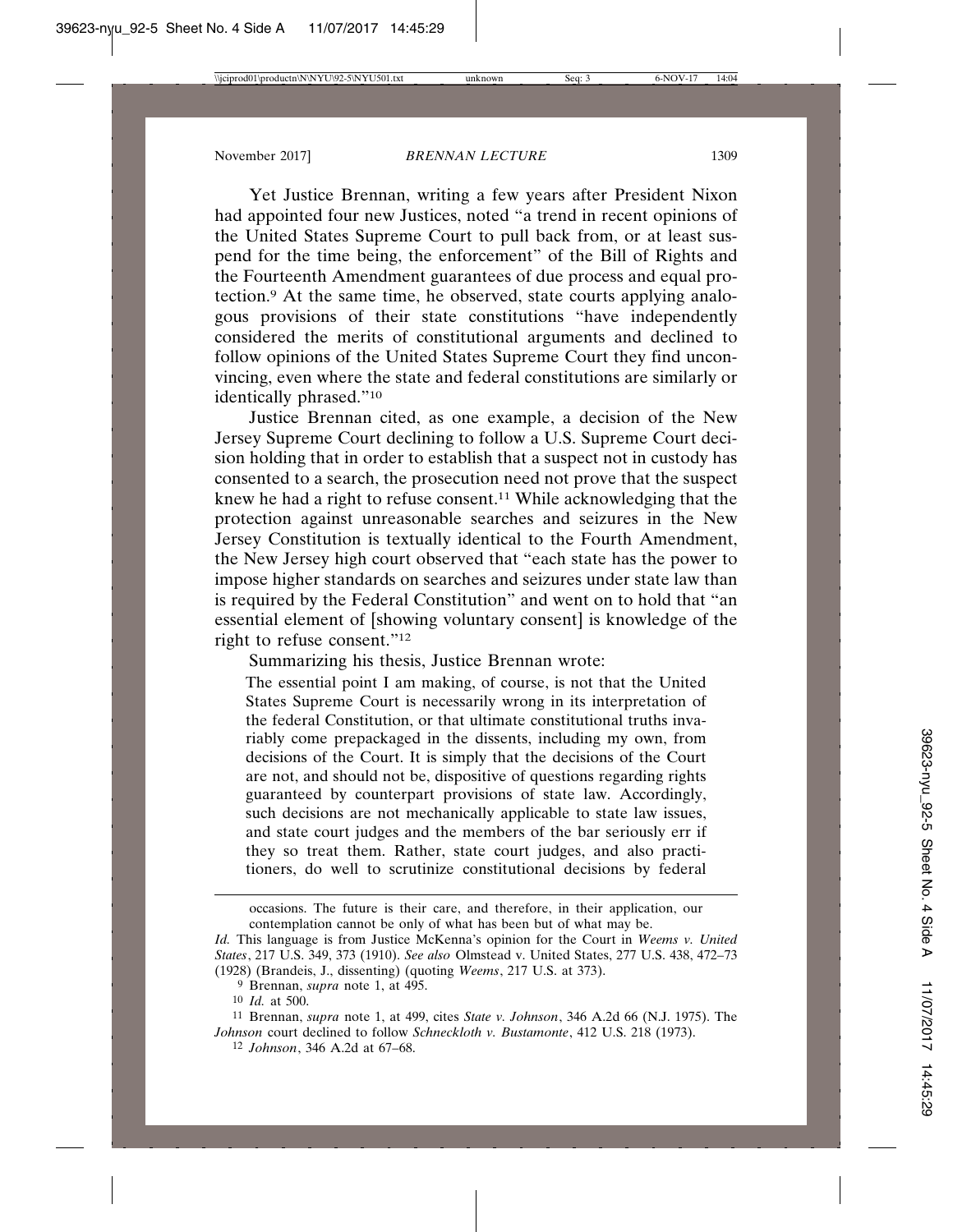courts, for only if they are found to be logically persuasive and wellreasoned, paying due regard to precedent and the policies underlying specific constitutional guarantees, may they properly claim persuasive weight as guideposts when interpreting counterpart state guarantees.13

In addition, Justice Brennan argued, "the very premise of the cases that foreclose federal remedies constitutes a clear call to state courts to step into the breach. . . . With federal scrutiny diminished, state courts must respond by increasing their own."14

Over the years, Justice Brennan's article has spawned a substantial literature on judicial federalism.15 New Jersey Supreme Court Justice Stewart Pollock called Justice Brennan's article "the Magna Carta of state constitutional law."16 And the late Judith Kaye, who served as Chief Judge of the New York Court of Appeals and delivered the first Brennan Lecture at N.Y.U. in 1995, said of Justice Brennan's article: "I still remember the excitement those stirring words generated. Many of us had grown so federalized, so accustomed to the Supreme Court of the United States as the fount of constitutional wisdom, that we barely remembered that our state even had a constitution."17

15 *See, e.g.*, JAMES A. GARDNER, INTERPRETING STATE CONSTITUTIONS: A JURISPRUDENCE OF FUNCTION IN A FEDERAL SYSTEM 180–275 (2005); ROBERT F. WILLIAMS, THE LAW OF AMERICAN STATE CONSTITUTIONS 135–232 (2009); Shirley S. Abrahamson, *Criminal Law and State Constitutions: The Emergence of State Constitutional Law*, 63 TEX. L. REV. 1141 (1985); Shirley S. Abrahamson, The Mathew O. Tobriner Memorial Lecture, *Divided We Stand: State Constitutions in a More Perfect Union*, 18 HASTINGS CONST. L.Q. 723 (1991) [hereinafter Abrahamson, *Divided We Stand*]; Jack L. Landau, *Some Thoughts About State Constitutional Interpretation*, 115 PA. ST. L. REV. 837 (2011); Hans A. Linde, *E Pluribus—Constitutional Theory and State Courts*, 18 GA. L. REV. 165 (1984); Hans A. Linde, *First Things First: Rediscovering the States' Bills of Rights*, 9 U. BALT. L. REV. 379 (1980); Stanley Mosk, *State Constitutionalism: Both Liberal and Conservative*, 63 TEX. L. REV. 1081 (1985); Jeffrey S. Sutton, Speech, *Why Teach—and Why Study—State Constitutional Law*, 34 OKLA. CITY U. L. REV. 165 (2009); Robert F. Williams, *State Courts Adopting Federal Constitutional Doctrine: Case-by-Case Adoptionism or Prospective Lockstepping?*, 46 WM. & MARY L. REV. 1499 (2005) [hereinafter Williams, *Prospective Lockstepping*]; Joseph R. Grodin, *State Constitutionalism in Practice*, 30 VAL. U. L. REV. 601 (1996) (book review).

16 Stewart G. Pollock, Address, *State Constitutions as Separate Sources of Fundamental Rights*, 35 RUTGERS L. REV. 707, 716 (1983).

17 Judith S. Kaye, *State Courts at the Dawn of a New Century: Common Law Courts Reading Statutes and Constitutions*, 70 N.Y.U. L. REV. 1, 11–12 (1995).

<sup>13</sup> Brennan, *supra* note 1, at 502 (footnote omitted).

<sup>14</sup> *Id.* at 503. Five years later, the *New York Times* reported in a lengthy article that "[t]he nation's state courts, increasingly frustrated with the restrictive rulings of the United States Supreme Court, are emerging from its shadow and fashioning a distinctive body of civil liberties protections." David Margolick, *State Judges Are Shaping Law that Goes Beyond Supreme Court*, N.Y. TIMES (May 19, 1982), http://www.nytimes.com/1982/05/19/us /state-judges-are-shaping-law-that-goes-beyond-supreme-court-courts-trial-last.html? pagewanted=all.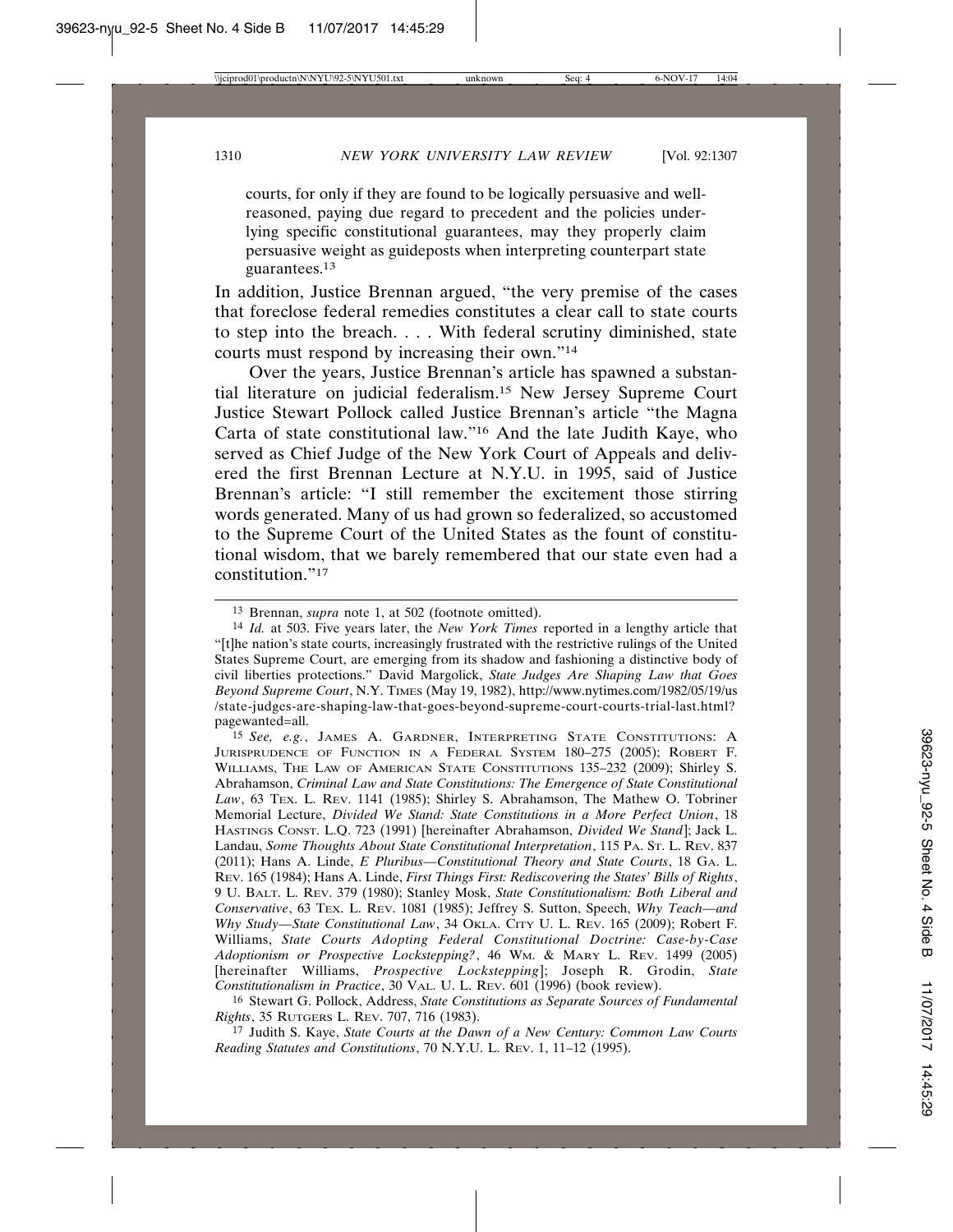But the newfound exuberance for judicial federalism also drew criticism. Although Justice Brennan claimed to be "a devout believer" in "our concept of federalism,"18 one commentator called Justice Brennan a "false prophet" of federalism whose real objective was to encourage "state court activism" in favor of liberal causes.19 Other commentators described the resort to state constitutionalism as a strategy for "nose-thumbing at the federal Supreme Court"20 and as "a kind of forum shopping for liberals."21 Professor Paul Bator expressed "misgivings about the extent to which [Justice Brennan] seems to assume that state constitutional law is simply 'available' to be manipulated to negate Supreme Court decisions which are deemed unsatisfactory."22 State constitutionalism, critics argued, boils down to a results-oriented jurisprudence—a tactic for evading federal precedents that state courts don't like.23 Perhaps as a result of these criticisms, the "renaissance of state constitutional law" urged by Justice Brennan has been described as "rather modest" in its contributions<sup>24</sup> or, more harshly, as a "failed discourse."25

As to Justice Brennan's bona fides as a believer in federalism, it is worth noting that before his appointment to the United States Supreme Court, he served five years on the New Jersey Supreme Court and, before that, played a key role in the 1947 drafting and modernization of the New Jersey Constitution, which "came to be

<sup>18</sup> Brennan, *supra* note 1, at 502.

<sup>19</sup> Earl M. Maltz, *False Prophet—Justice Brennan and the Theory of State Constitutional Law*, 15 HASTINGS CONST. L.Q. 429, 434 (1988).

<sup>20</sup> H.C. Macgill, *Upon a Peak in Darien: Discovering the Connecticut Constitution*, 15 CONN. L. REV. 7, 9 (1982).

<sup>21</sup> Paul W. Kahn, *State Constitutionalism and the Problems of Fairness*, 30 VAL. U. L. REV. 459, 464 (1996); *see* Daniel B. Rodriguez, *State Constitutional Theory and Its Prospects*, 28 N.M. L. REV. 271, 271 (1998) (describing Justice Brennan's article as "avowedly strategic").

<sup>22</sup> Paul M. Bator, *The State Courts and Federal Constitutional Litigation*, 22 WM. & MARY L. REV. 605, 605 n.1 (1981); *see* Ronald K.L. Collins, *Reliance on State Constitutions—Away from a Reactionary Approach*, 9 HASTINGS CONST. L.Q. 1, 2 (1981) (criticizing state courts' treatment of state constitutions as "little more than a handy grab bag filled with a bevy of clauses that may be exploited in order to circumvent disfavored United States Supreme Court decisions").

<sup>23</sup> *See* State v. Jewett, 500 A.2d 233, 235 (Vt. 1985) ("It would be a serious mistake for this Court to use its state constitution chiefly to evade the impact of the decisions of the United States Supreme Court. Our decisions must be principled, not result-oriented."); Donald E. Wilkes, Jr., *The New Federalism in Criminal Procedure: State Court Evasion of the Burger Court*, 62 KY. L.J. 421 (1974).

<sup>24</sup> Rodriguez, *supra* note 21, at 271.

<sup>25</sup> *See* James A. Gardner, *The Failed Discourse of State Constitutionalism*, 90 MICH. L. REV. 761 (1992).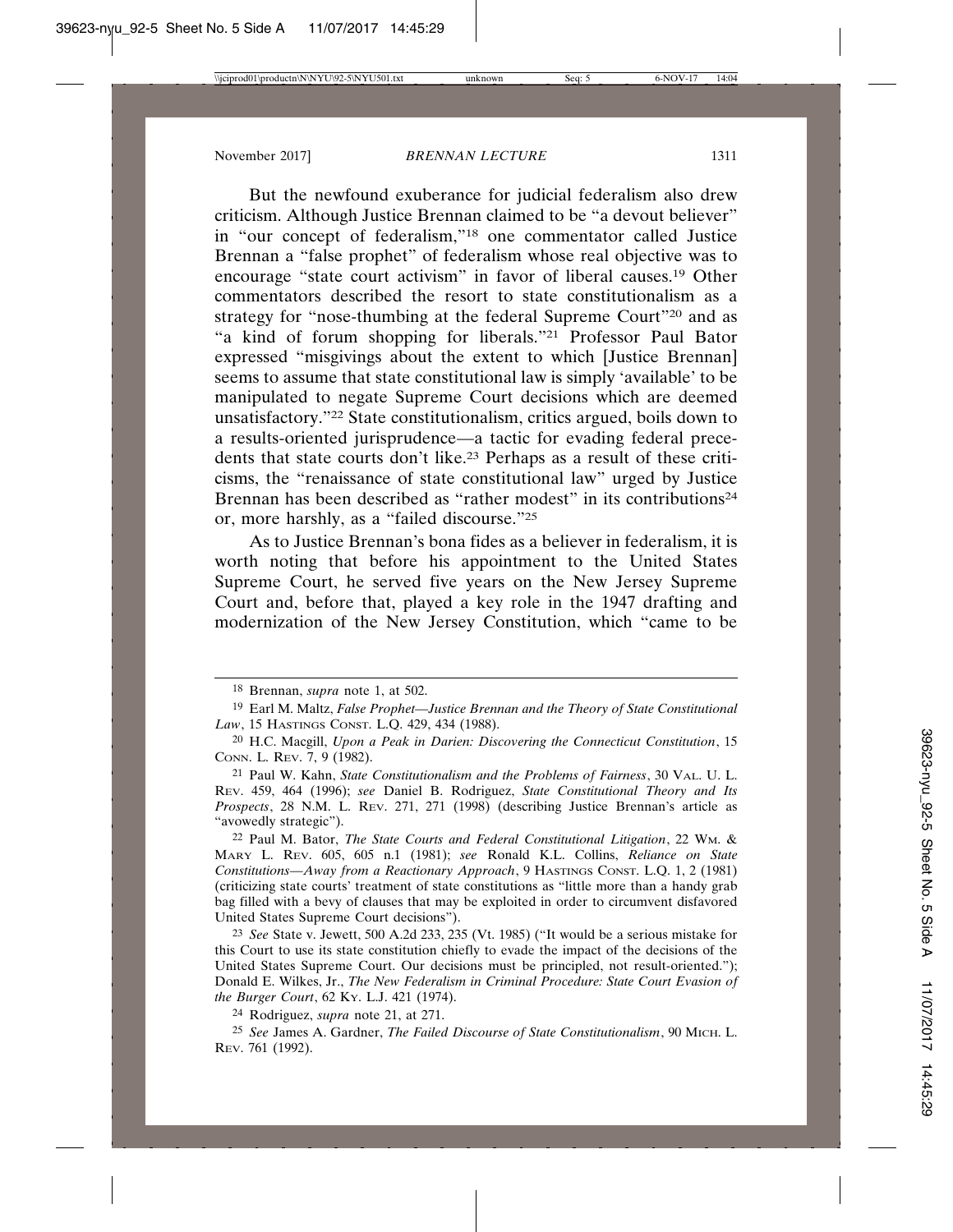viewed nationally as a model state constitution."26 But however devoted Justice Brennan was to federalism, it is fair to say that what his 1977 article lacked, and what judges and commentators then struggled to articulate, was a theory of interpretation to guide state courts in deciding when they should depart from federal constitutional decisions in construing analogous provisions of state constitutions. The premise of this quandary is that "state constitutional law must go its own way not in order to achieve a particular result, but because it is jurisprudentially an independent body of law."27 State courts, accepting this premise, began to ask: What is the methodology of this jurisprudence? What are the proper modes of inquiry for interpreting state constitutions? And how is such an interpretation distinguishable from the way federal courts interpret the Federal Constitution? These have been the dominant questions that judges and scholars have addressed in theorizing the legitimacy of state constitutionalism.

What I want to suggest in this lecture is that these questions, while interesting, are not the principal fulcrum on which the legitimacy of state constitutionalism rests. The legitimacy of state constitutionalism does not primarily depend on the development of a distinctive, state-centered jurisprudence. Many of our most important rights and liberties are protected by similar language in the federal and state constitutions. State courts and federal courts, using the same modalities of constitutional argument,28 can and do have principled disagreements on the meaning of those rights and liberties. When state courts depart from federal precedent, it may be because a state's distinct constitutional text or history points to a different result, and state courts should look first to state-specific sources in deciding an issue of state constitutional law. But when there is no state-specific text or history to guide the analysis, it is no embarrassment for a state court to disagree with federal precedent on the basis of constitutional reasoning that transcends state boundaries. This redundancy in interpretive authority—whereby state courts and federal courts independently construe the guarantees that their respective constitutions have in common—is one important way that our system of government channels disagreement in our diverse democracy. The legitimacy of

<sup>26</sup> Robert F. Williams, *Justice Brennan, the New Jersey Supreme Court, and State Constitutions: The Evolution of a State Constitutional Consciousness*, 29 RUTGERS L.J. 763, 772 (1998). For commentary on Justice Brennan's views on federalism, compare Maltz, *supra* note 19, with Robert C. Post, *Justice Brennan and Federalism*, 7 CONST. COMMENTARY 227 (1990).

<sup>27</sup> Gardner, *supra* note 25, at 772–73.

<sup>28</sup> *See* PHILIP BOBBITT, CONSTITUTIONAL FATE: THEORY OF THE CONSTITUTION 3–119 (1982).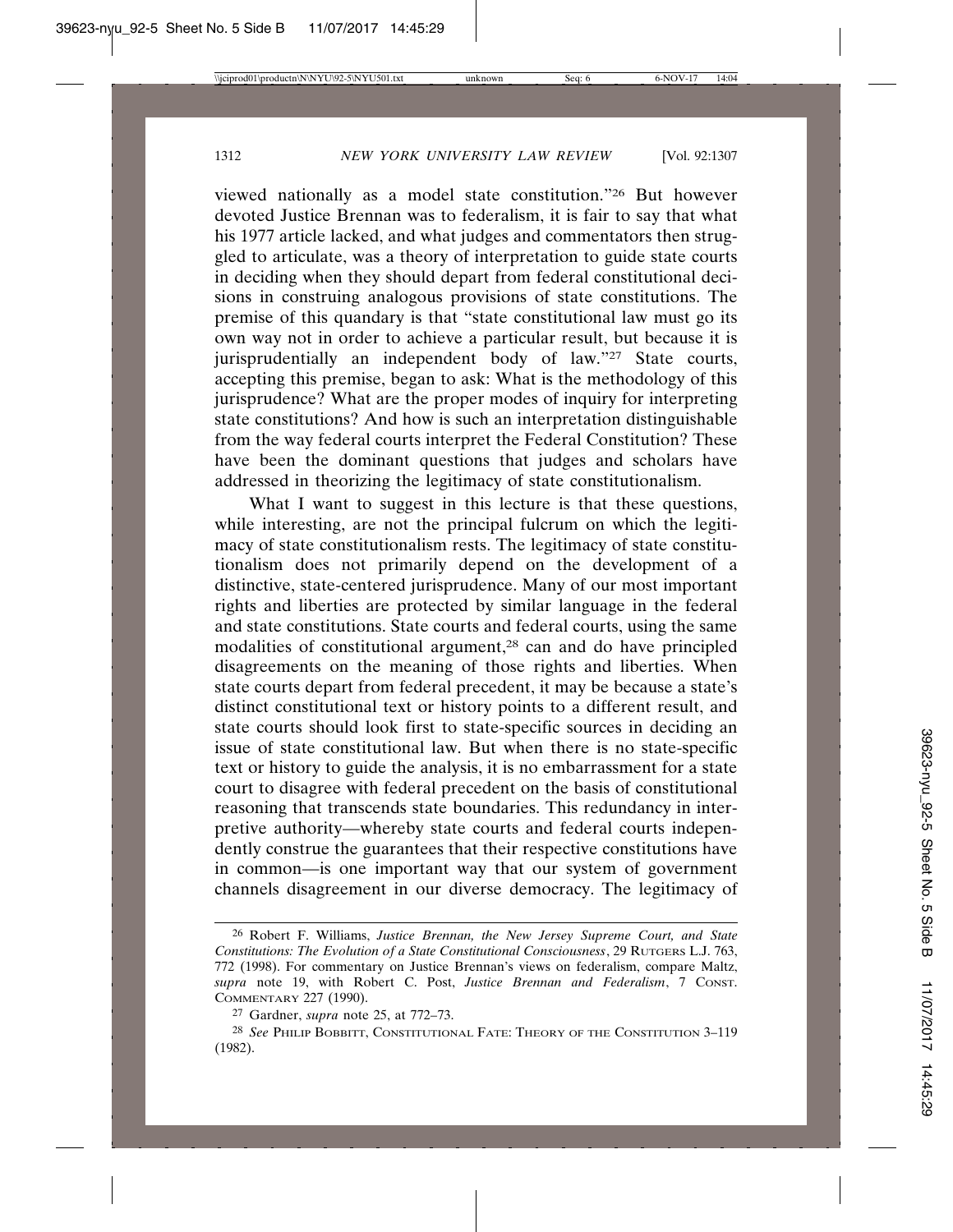state constitutionalism mainly turns on a proper understanding of the structure of our federal system, not on questions of interpretive methodology.

I

To bring the problem of legitimacy into focus, it is helpful to observe that the problem does not arise in cases where state constitutional provisions materially differ from analogous federal provisions in their text, purpose, or history. For example, the religion clauses of many state constitutions differ from the Free Exercise and Establishment Clauses of the First Amendment, and state courts have interpreted those state provisions to be more protective of religious liberty or to erect a higher wall of church-state separation than their federal counterparts.29 Many state constitutions also have provisions that mandate government provision of social services, such as education and welfare, and state courts have held that these provisions confer positive rights that the Supreme Court has refused to recognize under the Federal Constitution.30 State courts have also relied on statespecific history, where such history is available and informative, to distinguish the content of a state constitutional guarantee from the content of its federal analog.31 In such instances, it is no surprise that state courts interpreting state constitutions may construe individual rights more expansively than federal courts interpreting the Federal Constitution.

<sup>29</sup> *See* Christine M. Durham, *What Goes Around Comes Around: The New Relevancy of State Constitution Religion Clauses*, 38 VAL. U. L. REV. 353, 366 (2004); Michael W. McConnell, *The Origins and Historical Understanding of Free Exercise of Religion*, 103 HARV. L. REV. 1409, 1459–66 (1990); G. Alan Tarr, *Church and State in the States*, 64 WASH. L. REV. 73 (1989); Eugene Volokh, *Freedom of Expressive Association and Government Subsidies*, 58 STAN. L. REV. 1919, 1950 (2006); Note, *Beyond the Establishment Clause: Enforcing Separation of Church and State Through State Constitutional Provisions*, 71 VA. L. REV. 625 (1985). The stringent separation between church and state set forth in various state constitutions occasionally bumps up against free exercise claims under the Federal Constitution. *See, e.g*., Trinity Lutheran Church of Columbia, Inc. v. Pauley, 788 F.3d 779, 783 (8th Cir. 2015), *rev'd*, 137 S. Ct. 2012 (2017).

<sup>30</sup> *See* EMILY ZACKIN, LOOKING FOR RIGHTS IN ALL THE WRONG PLACES: WHY STATE CONSTITUTIONS CONTAIN AMERICA'S POSITIVE RIGHTS 36–196 (2013); Lawrence Friedman, *Testing the Limits: Judicial Enforcement of Positive State Constitutional Rights*, 53 DUQ. L. REV. 437 (2015); Helen Hershkoff, *The New Jersey Constitution: Positive Rights, Common Law Entitlements, and State Action*, 69 ALB. L. REV. 553 (2006); Helen Hershkoff, *Positive Rights and State Constitutions: The Limits of Federal Rationality Review*, 112 HARV. L. REV. 1131, 1144–52 (1999).

<sup>31</sup> *See, e.g.*, State v. Santiago, 122 A.3d 1, 24–27 (Conn. 2015) (relying extensively on Connecticut history to hold that the death penalty violates the state constitutional prohibition on cruel and unusual punishments).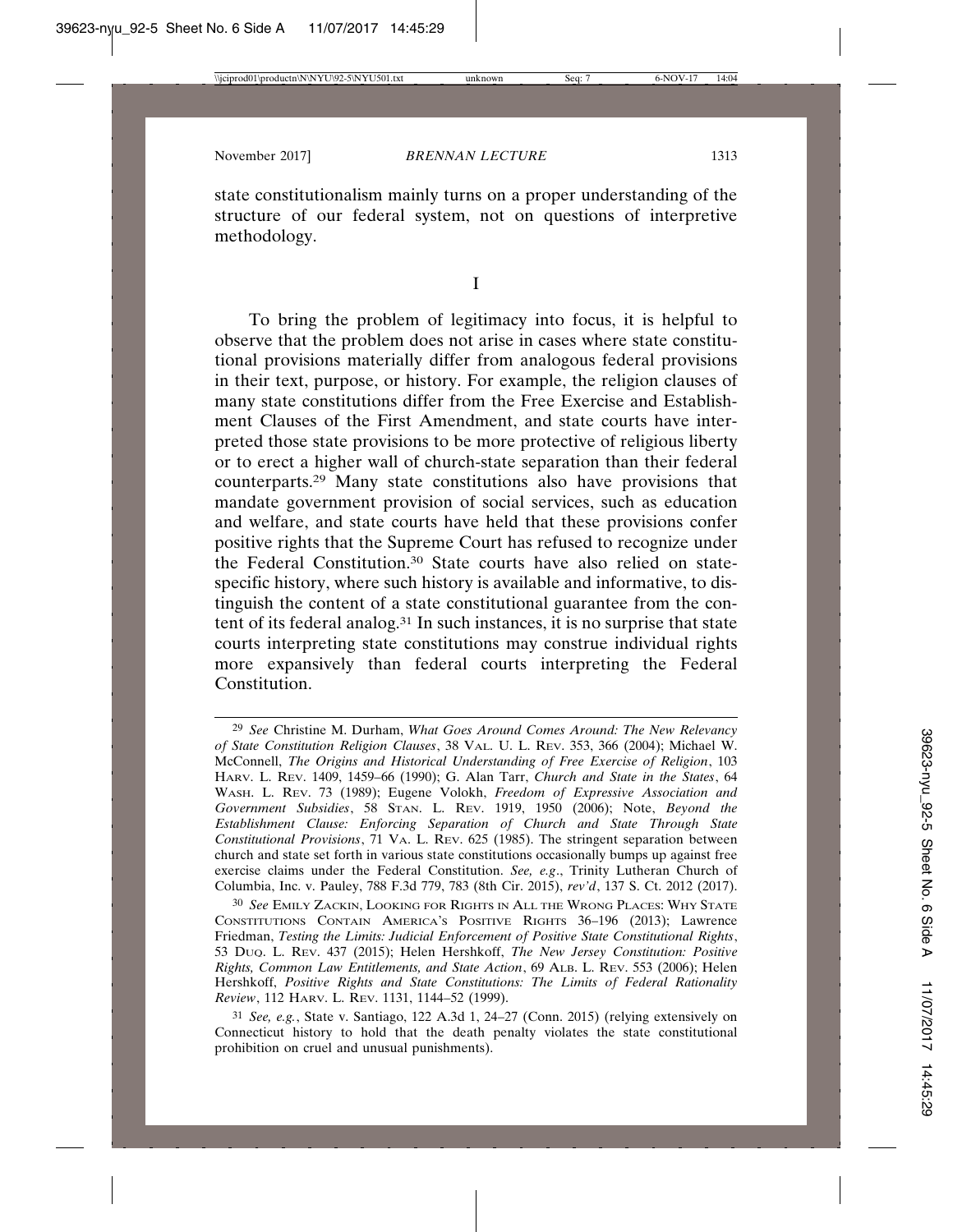But what about cases involving state constitutional provisions that do not meaningfully differ from their federal analogs? Justice Brennan's 1977 article urged state courts not to reflexively follow federal precedent "even where the state and federal constitutions are similarly or identically phrased,"<sup>32</sup> and it is mainly here that questions of legitimacy arise. For example, almost all state constitutions have guarantees of due process and protection from unreasonable searches and seizures that parallel the federal constitutional guarantees. How should state courts interpret such provisions?

A number of state courts have set forth criteria or factors to determine when divergence from federal precedent is warranted. For example, the Washington State Supreme Court considers "[t]he following non-exclusive neutral criteria  $\dots$ : (1) the textual language; (2) differences in the texts; (3) constitutional history; (4) preexisting state law; (5) structural differences; and (6) matters of particular state or local concern."33 The Illinois Supreme Court has said it considers whether something in "the language of our constitution, or in the debates and the committee reports of the constitutional convention," justifies a departure from federal precedent.<sup>34</sup> The high courts of California, Connecticut, New Jersey, and Pennsylvania, among others, have stated similar criteria.35

The infirmities of the criteria approach have been persuasively elucidated by Professor Williams and others.36 Most significantly, the approach treats federal precedent with a presumption of correctness that has no sound basis in our federal system. Just as the Supreme

36 *See* WILLIAMS, *supra* note 15, at 169–77; *see also* State v. Kennedy, 666 P.2d 1316, 1322–23 (Or. 1983) (Linde, J.); Abrahamson, *Divided We Stand*, *supra* note 15, at 731. State high court decisions that *prospectively* bind interpretations of state constitutional provisions to federal interpretations of analogous federal provisions are especially problematic. *See* Jeffrey S. Sutton, *What Does—and Does Not—Ail State Constitutional Law*, 59 U. KAN. L. REV. 687, 707–09 (2011); Williams, *Prospective Lockstepping*, *supra* note 15, at 1520–27.

<sup>32</sup> Brennan, *supra* note 1, at 500.

<sup>33</sup> State v. Gunwall, 720 P.2d 808, 811 (Wash. 1986).

<sup>34</sup> People v. Tisler, 469 N.E.2d 147, 157 (Ill. 1984).

<sup>35</sup> *See* People v. Teresinski, 640 P.2d 753, 760–61 (Cal. 1982); State v. Geisler, 610 A.2d 1225, 1232–34 (Conn. 1992); State v. Hunt, 450 A.2d 952, 955–57 (N.J. 1982); Commonwealth v. Edmunds, 586 A.2d 887, 895 (Pa. 1991). The formulation and uneven application of the criteria approach in these states is reviewed in WILLIAMS, *supra* note 15, at 146–62. In California, independent state constitutionalism in the area of criminal procedure has largely been eclipsed by a provision of the state constitution, adopted by the voters in 1982, that generally forbids exclusion of "relevant evidence . . . in any criminal proceeding" on state constitutional grounds that exceed the floor of protection provided by the Federal Constitution. CAL. CONST. art. I, § 28(f)(2); *see also* FLA. CONST. art. I, § 12 (stating that the right against unreasonable searches and seizures "shall be construed in conformity with the 4th Amendment to the United States Constitution, as interpreted by the United States Supreme Court").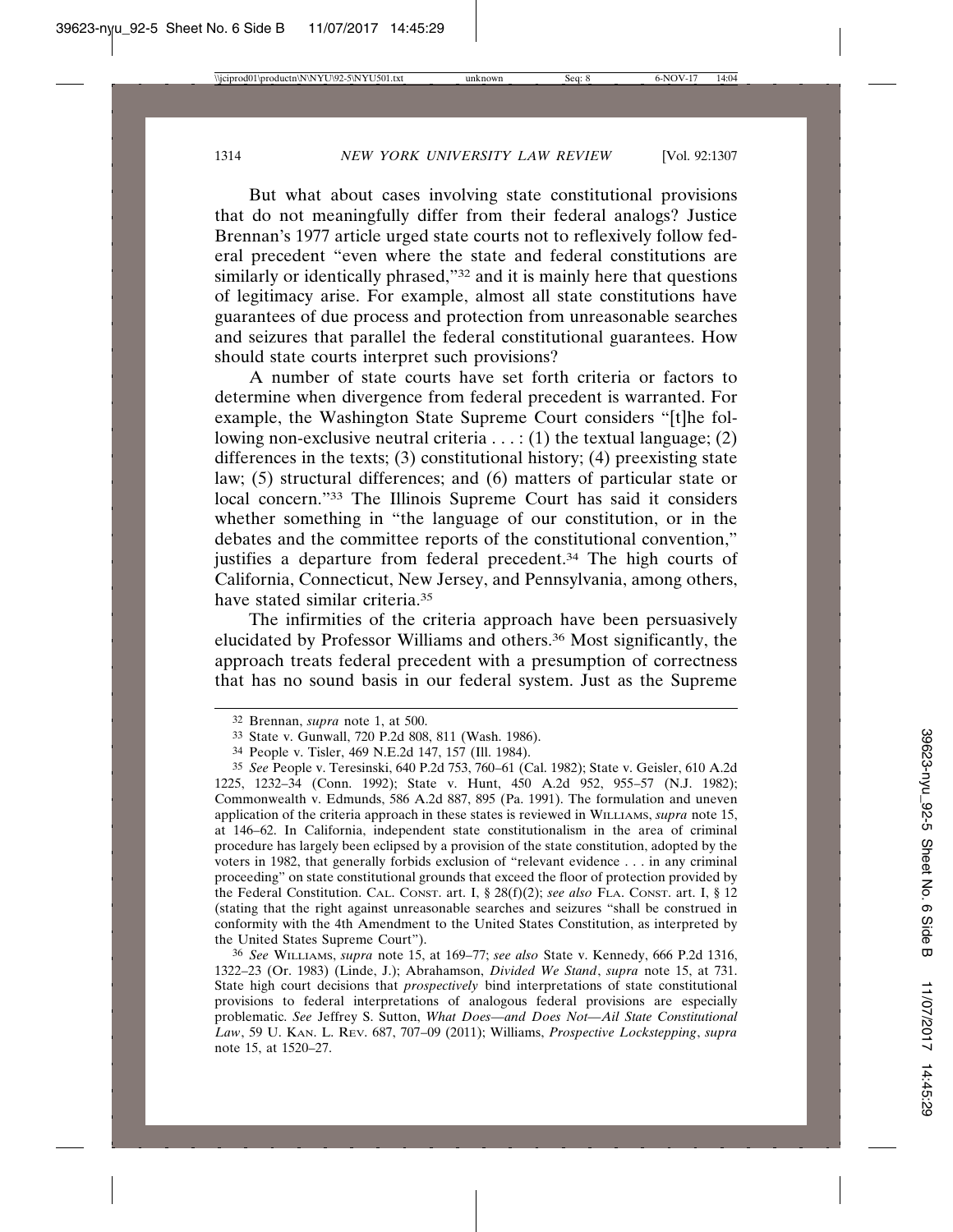Court, when interpreting a provision of the Federal Constitution, does not accord a presumption of correctness to any state's interpretation of an analogous state constitutional provision or even to an interpretation adopted by a majority of states, there is no reason why a state court, when interpreting a provision of its state constitution, should accord a presumption of correctness to the Supreme Court's interpretation of an analogous federal constitutional provision. State courts should and often do give respectful consideration to relevant Supreme Court decisions, just as they often give respectful consideration to relevant decisions of sister states. And state courts may often be persuaded that the Supreme Court's approach is correct and worthy of adoption, just as they may often be persuaded by a majority view among state high courts. But the crucial point is that state courts, as the ultimate arbiters of state law, have the prerogative and duty to interpret their state constitutions *independently*.

In practice, it is common for state courts, in deciding a state constitutional issue involving equal protection, due process, or search and seizure, to center the analysis primarily on federal law. One reason is that judges, like all graduates of our nation's law schools, are primarily trained in federal law and find it familiar.37 Another reason is that federal law in these areas may be abundant and well developed. The instinct of judges, when confronted with an open-textured constitutional provision, is not to innovate but to look for precedent. This makes sense as a matter of resource conservation: There is no need to research every legal question from scratch, and the answers or analyses provided by other courts may be instructive.<sup>38</sup> But a state court should not assume as a starting point that federal authority is correct. Nor should a state court follow federal law out of sheer force of habit or as a means of obtaining political cover or shifting responsibility.39 In sum, it is appropriate for a state court to consult federal precedent as part of, but not in lieu of, its own independent analysis of a state constitutional issue.40

<sup>37</sup> *See* Scott Dodson, *The Gravitational Force of Federal Law*, 164 U. PA. L. REV. 703, 736–37 (2016); Sutton, *supra* note 15, at 166.

<sup>38</sup> *See* Dodson, *supra* note 37, at 730–31.

<sup>39</sup> *See id.* at 730, 739–45 (discussing how state courts can bend to federal authority for these reasons).

<sup>40</sup> *See* State v. Tiedemann, 162 P.3d 1106, 1115 (Utah 2007) ("There is no presumption that federal construction of similar language is correct."). Such independent analysis is consistent with what the Supreme Court expects of state courts if their constitutional decisions are to be insulated from federal review. *See* Arizona v. Evans, 514 U.S. 1, 10 (1995) (finding no independent and adequate state ground where the state high court cited federal precedent without making clear it was doing so only for the purpose of guidance); Michigan v. Long, 463 U.S. 1032, 1041 (1983) (noting that the Supreme Court will not review a constitutional decision by a state court when it clearly states that the decision is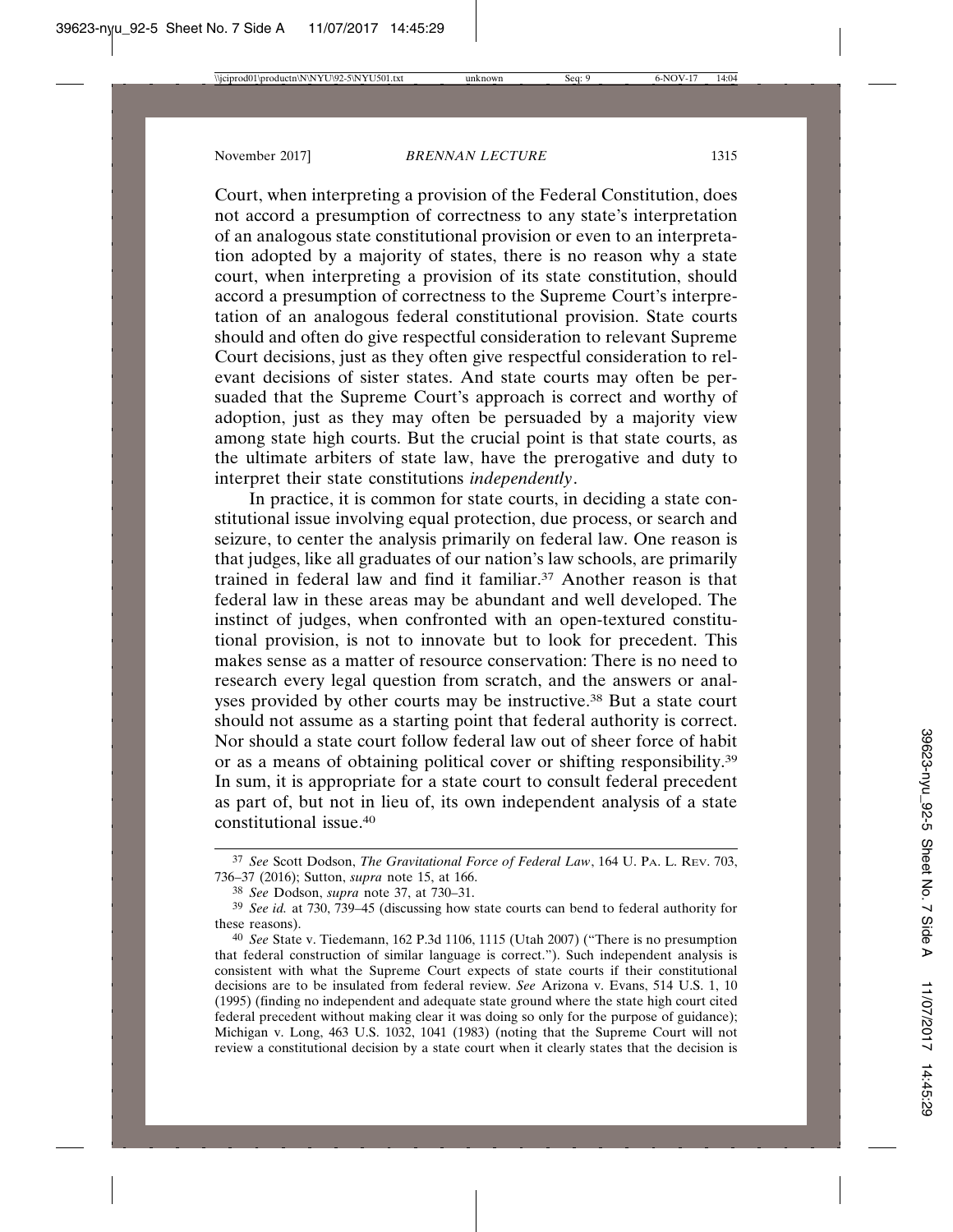When a state court undertakes such analysis and concludes that federal precedent is unpersuasive, is it "evasive" or "results-oriented" for the state court to adopt the dissenting view in the federal decision and label it state constitutional law? I think framing the criticism in that way misses the mark. Suppose a state court, interpreting a state constitutional prohibition on unreasonable searches and seizures, declines to follow the Supreme Court's decision in *United States v. Leon*, which adopted the good-faith exception to the exclusionary rule under the Fourth Amendment.<sup>41</sup> Suppose further that the state court reaches its conclusion by analyzing the same textual, historical, and practical considerations that the Supreme Court analyzed in *Leon*. 42 I do not think the state court can be said to be any more "resultsoriented" than the Justices who dissented in *Leon*. Many constitutional issues are difficult, and judges often have principled disagreements. Any valid charge of being results-oriented must go to the merits of the view adopted by the state court (i.e., the view is poorly reasoned, contrary to authority, or otherwise unpersuasive) and not to the mere fact that the state court departed from federal law. Similarly, there is nothing "evasive" about such departures unless one wrongly assumes that federal precedent is binding on state courts in their interpretations of state constitutional law.

The problem is not that state court decisions departing from federal precedent are unreasoned or results-oriented. It is that the reasons for departing seem illegitimate when they include no statespecific grounds and consist of analysis no different than what a federal court would undertake in addressing the same issue under the Federal Constitution.<sup>43</sup> If state courts should not accord a presumption of correctness to federal decisions, if they should instead develop

<sup>&</sup>quot;based on bona fide separate, adequate, and independent grounds" and that "federal cases are being used only for the purpose of guidance").

Former Oregon Supreme Court Justice Hans Linde has argued that state courts, to develop a truly independent body of state constitutional jurisprudence, should always examine state constitutional claims before examining federal constitutional claims. *See* Hans A. Linde, *Without "Due Process": Unconstitutional Law in Oregon*, 49 OR. L. REV. 125, 135, 146 (1970). But I agree with Professor Williams: "In fact, however, it is not the *sequence* that is the most important methodological issue but rather the focus on truly independent state constitutional interpretation, in whatever sequence it occurs. It is substance, not form, that counts most." WILLIAMS, *supra* note 15, at 144.

<sup>41</sup> *See, e.g.*, State v. Marsala, 579 A.2d 58, 59 (Conn. 1990); State v. Guzman, 842 P.2d 660, 661 (Idaho 1992); State v. Novembrino, 519 A.2d 820, 857 (N.J. 1987); State v. Gutierrez, 863 P.2d 1052, 1053 (N.M. 1993); State v. Carter, 370 S.E.2d 553, 554 (N.C. 1988); Commonwealth v. Edmunds, 586 A.2d 887, 888 (Pa. 1991).

<sup>42</sup> *See, e.g.*, *Marsala*, 579 A.2d at 62–68; *Guzman*, 842 P.2d at 672–77; *Novembrino*, 519 A.2d at 850, 852–57; *Gutierrez*, 863 P.2d at 1067–68; *Carter*, 370 A.2d at 560–62; *Edmunds*, 586 A.2d at 895–98.

<sup>43</sup> *See* Gardner, *supra* note 25, at 793–94, 803–05.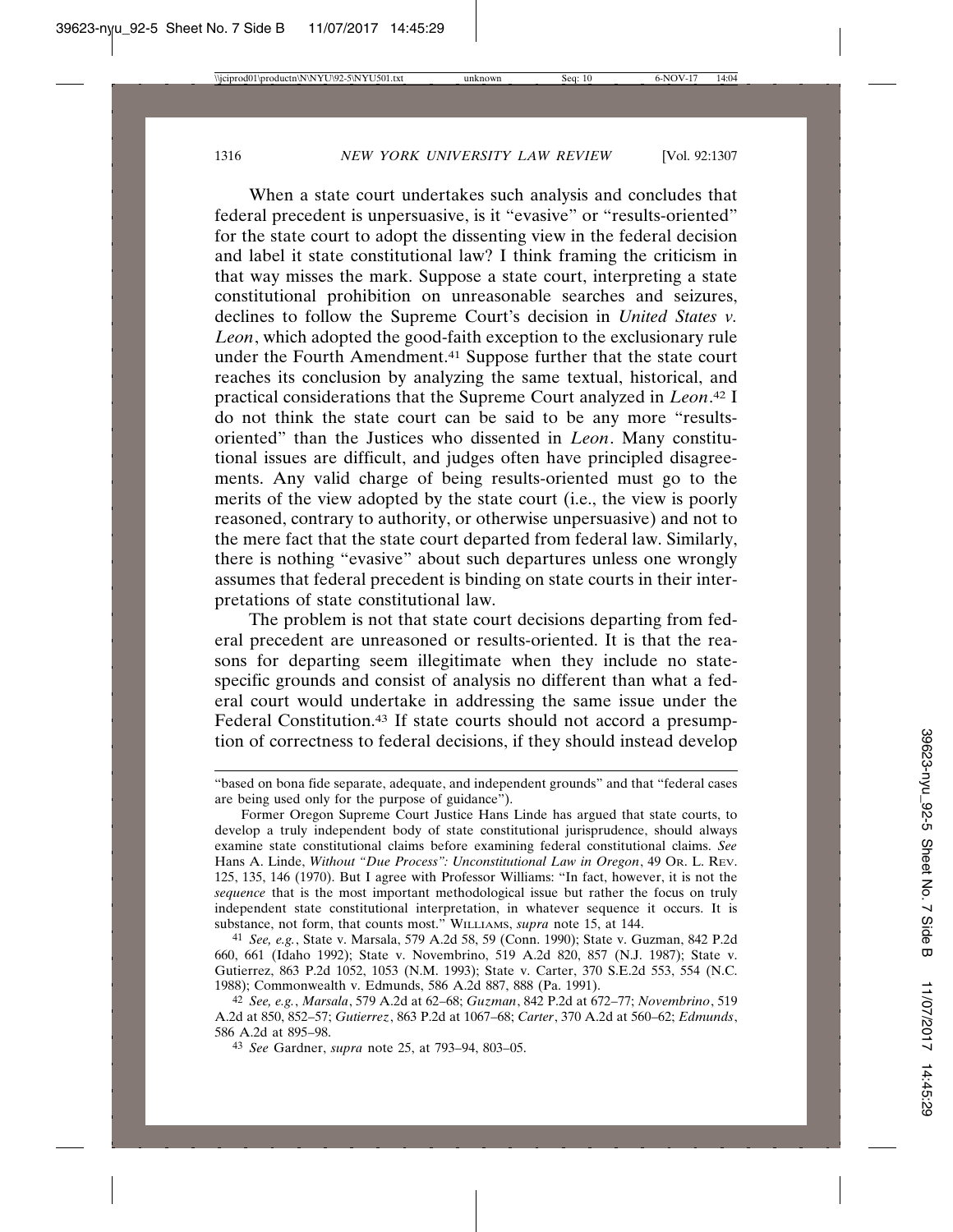an independent constitutional jurisprudence, then shouldn't the hallmark of that jurisprudence be an elucidation of state-specific considerations that distinguish the meaning of state constitutional provisions from their federal analogs? Or does judicial federalism give litigants two bites at the same constitutional apple?

Let me offer additional examples that pose these questions. In 1988, the Supreme Court in *California v. Greenwood* held that police may search trash left at the curbside of a home without a warrant because "society would not accept as reasonable [the] claim to an expectation of privacy in trash left for collection in an area accessible to the public."44 Although many state courts have adopted this rule as a matter of state constitutional law, several have not—and the weight of their analysis has focused on how the Court in *Greenwood* failed to properly understand what individuals and society consider private. The New Hampshire Supreme Court found Justice Brennan's dissent in *Greenwood* more persuasive and concluded that "society is prepared to recognize th[e] expectation [of privacy in one's trash] as reasonable."<sup>45</sup> The Washington Supreme Court opined that "[w]hile a person must reasonably expect a licensed trash collector will remove the contents of his trash can, this expectation does not also infer an expectation of governmental intrusion."46 The Vermont Supreme Court, describing *Greenwood* as "misguided," held that "unconstrained government inspection of people's trash is not consistent with a free and open society."47 Notably, the court said there is no reason that "any state court should refrain from following a different path from that taken by the United States Supreme Court unless the court can rely on unique state sources—historical, legislative or otherwise."48 And the New Jersey Supreme Court, finding *Greenwood*'s reasoning "dubious" and "disturbing," concluded that *Greenwood* was "flatly and simply wrong as [to] . . . the way people think about garbage."49 The court did not rely on state-specific sources, making clear that "there is no 'unique New Jersey state attitude about garbage.'"50

50 *Id.* at 814.

<sup>44</sup> 486 U.S. 35, 40–41 (1988).

<sup>45</sup> State v. Goss, 834 A.2d 316, 319 (N.H. 2003).

<sup>46</sup> State v. Boland, 800 P.2d 1112, 1117 (Wash. 1990).

<sup>47</sup> State v. Morris, 680 A.2d 90, 94, 100 (Vt. 1996).

<sup>48</sup> *Id.* at 101; *see id.* at 101–02 ("[W]e will consider all types of argument, including historical, textual, doctrinal, prudential, structural, and ethical arguments. . . . Our decision is not result-oriented simply because it reaches a result different from the Supreme Court, any more than it would be result-oriented had we reached the same result as the Supreme Court.").

<sup>49</sup> State v. Hempele, 576 A.2d 793, 805, 814–15 (N.J. 1990).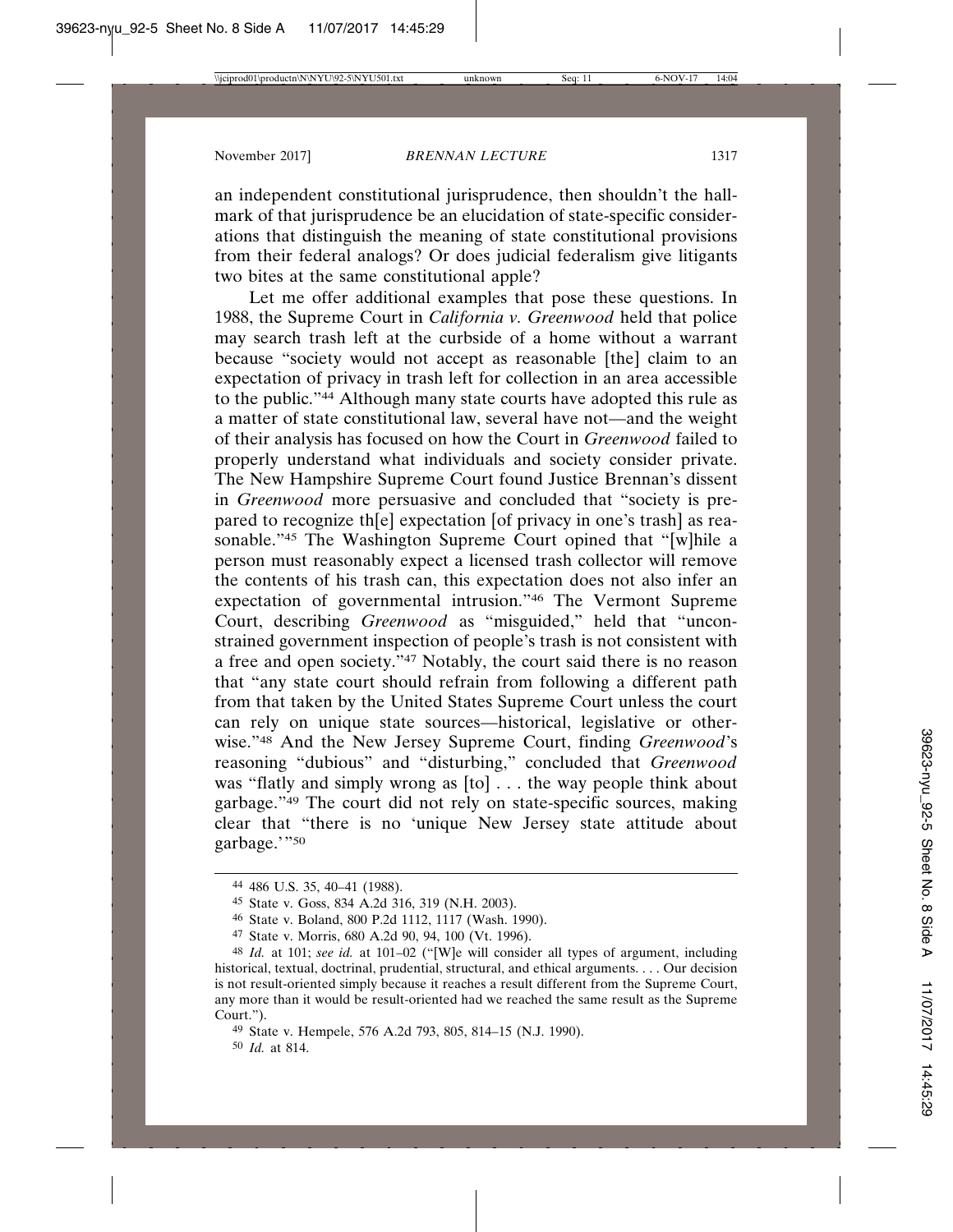In interpreting due process of law, the Supreme Court has held that an interest derived exclusively from state law may give rise to a constitutional right to procedural due process if state law conditions forfeiture of the interest on the occurrence of specified conditions.51 But no such right arises if state law specifies that forfeiture of the interest is subject to the unconditional discretion of the official in charge of its administration.52 Against this backdrop, the California Supreme Court considered whether the state due process guarantee grants procedural protections to an inmate found unfit for treatment in a drug rehabilitation center and transferred to state prison instead.53 The court declined to follow the Supreme Court's doctrine, noting that it has "been criticized as ultimately leading to circular reasoning that contravenes the clause by leaving the state free to decide whether and to what extent procedures are to be followed in dealings with its citizens without regard to federal standards."<sup>54</sup> Further, the California court said, the federal approach "fails to give sufficient weight to the important due process value of promoting accuracy and reasonable predictability in governmental decision making when individuals are subject to deprivatory action" and "also undervalues the important due process interest in recognizing the dignity and worth of the individual."55 None of this reasoning was state-specific.

A similar story can be told about same-sex marriage. In 2003, the Massachusetts Supreme Judicial Court became the first state high court to hold that same-sex couples had a constitutional right to marry.56 At the time, the only federal authority on point was *Baker v. Nelson*, an appeal from a Minnesota Supreme Court ruling against same-sex marriage that the U.S. Supreme Court dismissed "for

53 People v. Ramirez, 599 P.2d 622, 625 (Cal. 1979).

54 *Id.* at 626 (plurality opinion); *see id.* at 634 (Bird, C.J., concurring in part and dissenting in part).

56 Goodridge v. Dep't of Pub. Health, 798 N.E.2d 941 (Mass. 2003).

<sup>51</sup> *See* Wolff v. McDonnell, 418 U.S. 539, 558 (1974) (holding that an inmate's loss of "good-time credits" is subject to procedural due process protection); Morrissey v. Brewer, 408 U.S. 471, 484 (1972) (same for parole revocation).

<sup>52</sup> *See* Meachum v. Fano, 427 U.S. 215, 224–25 (1976) (holding that an inmate has no due process liberty interest when he is being transferred from one prison to another if state law does not establish conditions for such transfers or otherwise limit official discretion in making transfer decisions).

<sup>55</sup> *Id.* at 626 (plurality opinion). Another due process-related example is *Doe v. State*, which held that retroactive application of Alaska's sex offender registration statute violated the state ex post facto clause. 189 P.3d 999, 1000 (Alaska 2005). In so holding, the Alaska court declined to follow *Smith v. Doe*, which had upheld the same Alaska statute against a federal ex post facto challenge. 538 U.S. 84, 96 (2003). The Alaska court applied the same analytical framework as the Supreme Court but simply reached a different conclusion. *See* Doe v. State, 189 P.3d at 1007–19.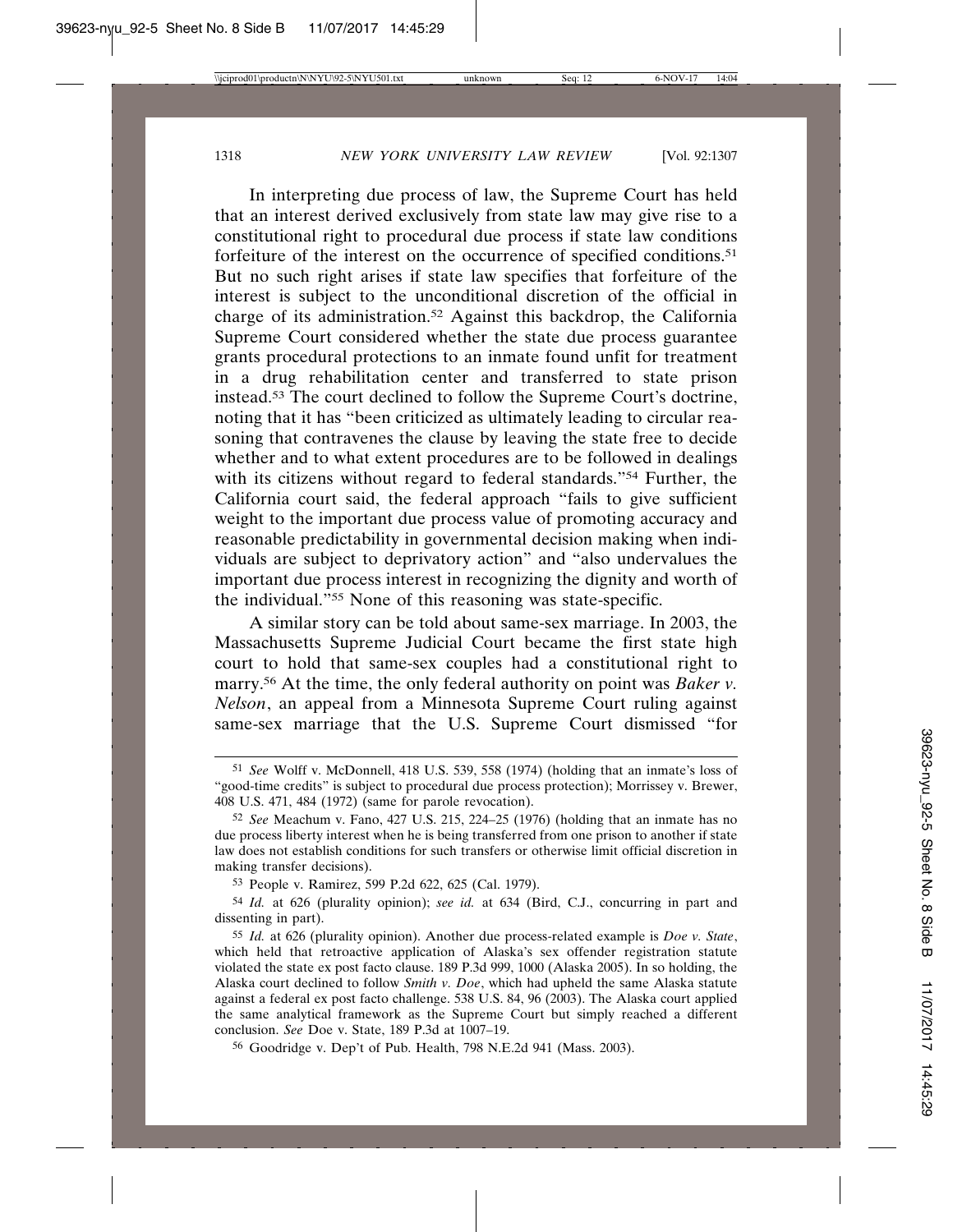want of [a] substantial federal question."<sup>57</sup> Five years after the Massachusetts case, the California Supreme Court held unconstitutional the state's laws restricting marriage to opposite-sex couples, broadly ruling that discrimination on the basis of sexual orientation is subject to strict scrutiny under California's equal protection clause.<sup>58</sup> Five months after that decision, the Connecticut Supreme Court reached the same conclusion on largely the same analysis.59 At the time, the U.S. Supreme Court had not suggested that sexual orientation discrimination warranted any greater scrutiny than rational basis review (with bite).60 These state courts did not employ any state-specific reasoning in interpreting their state equal protection guarantees. They simply disagreed with or went beyond federal precedent, employing the same analytical approach but reaching different doctrinal conclusions.

There are many other examples of substantive disagreement between state courts and the Supreme Court, and not all of them are liberal in their results. In the wake of the Supreme Court's decision in Kelo v. New London,<sup>61</sup> some state high courts have read their state constitutions to confer greater protection for property rights against eminent domain. The Ohio Supreme Court expressly sided with the dissenters in *Kelo*, concluding that *Kelo* had construed the concept of "public use" too expansively.<sup>62</sup> The Supreme Court of South Dakota similarly disagreed with *Kelo*'s public benefit rationale and construed "public use" to mean "use by the public."<sup>63</sup> These courts pointed to no meaningful textual differences between the state and federal takings clauses, and "did not rely on variations in local conditions or other factors peculiar to their states as justifications for rejecting [*Kelo*'s] approach."64 Instead, they decided the issue on "general rather than state-specific principles."65

In addition, state high courts have interpreted due process, equal protection, or similar guarantees in state constitutions to strike down economic regulation "even when explicitly acknowledging that the

<sup>57</sup> 409 U.S. 810 (1972), *dismissing appeal from* 191 N.W.2d 185 (Minn. 1971).

<sup>58</sup> *In re* Marriage Cases, 183 P.3d 384, 442 (Cal. 2008).

<sup>59</sup> Kerrigan v. Comm'r of Pub. Health, 957 A.2d 407, 425–73, 481 (Conn. 2008).

<sup>60</sup> *See* Romer v. Evans, 517 U.S. 620, 631–35 (1996); *see also* Lawrence v. Texas, 539 U.S. 558, 579–80 (2003) (O'Connor, J., concurring). The Supreme Court's approach has not changed since then. *See* United States v. Windsor, 133 S. Ct. 2675, 2693 (2013).

<sup>61</sup> 545 U.S. 469 (2005) (holding that a city's condemnation of private property for the purpose of private development as part of a community economic development plan qualifies as a taking for "public use" under the Fifth Amendment).

<sup>62</sup> City of Norwood v. Horney, 853 N.E.2d 1115, 1136–42 (Ohio 2006).

<sup>63</sup> Benson v. State, 710 N.W.2d 131, 146 (S.D. 2006).

<sup>64</sup> Ilya Somin, *The Judicial Reaction to* Kelo, 4 ALB. GOV'T L. REV. 1, 9 (2011). 65 *Id.*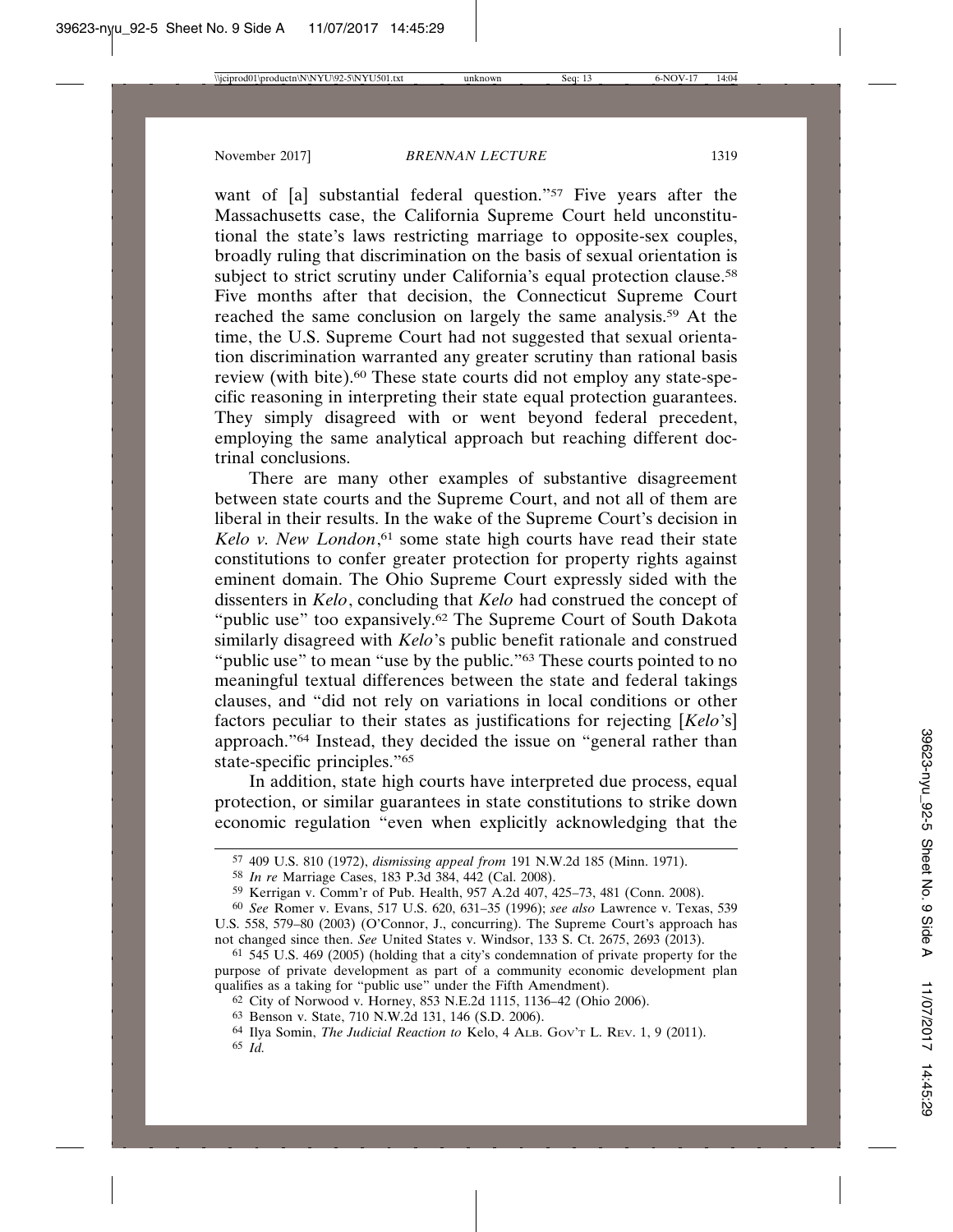U.S. Supreme Court has interpreted the equivalent language in the U.S. Constitution to not extend such protection of economic liberties."66 For example, the Colorado Supreme Court invalidated the Colorado Filled Milk Act under the state due process clause in the face of contrary U.S. Supreme Court precedent upholding similar legislation under the federal due process clause.<sup>67</sup> State high courts have invalidated Sunday closing laws despite Supreme Court precedent upholding them,68 and state courts have gone further than federal courts in applying due process and equal protection guarantees to invalidate occupational licensing or permitting schemes.69 In 2004, the Iowa Supreme Court invalidated a slot machine taxation scheme on state equal protection grounds after the U.S. Supreme Court had upheld the same scheme against a federal equal protection challenge one year earlier.70 The Iowa court employed no state-specific reasoning; it applied the same rational basis review that the U.S. Supreme Court applies to economic legislation but reached a different outcome.71

#### II

The discomfort with these decisions may be traced to our conventional understanding of a constitution as an authoritative expression

68 *Compare* McGowan v. Maryland, 366 U.S. 420 (1961) (rejecting equal protection, vagueness, and Establishment Clause challenges to Maryland's Sunday closing laws), *with* Fair Cadillac-Oldsmobile Isuzu P'ship v. Bailey, 640 A.2d 101, 107–08 (Conn. 1994), Rogers v. State, 199 A.2d 895, 897 (Del. 1964), *and* Spartan's Indus., Inc. v. Oklahoma City, 498 P.2d 399, 402 (Okla. 1972).

69 *Compare* City of New Orleans v. Dukes, 427 U.S. 297 (1976) (upholding a law preferencing certain pushcart vendors over others), *and* Williamson v. Lee Optical of Okla., Inc., 348 U.S. 483 (1955) (finding a rational basis for a law disfavoring opticians in relation to ophthalmologists, optometrists, and sellers of ready-to-wear eyeglasses), *with* Church v. State, 646 N.E.2d 572, 582 (Ill. 1995) (striking down a law granting monopolistic rights to regulated entities), *and* Nixon v. Commonwealth, 839 A.2d 277, 290 (Pa. 2003) (striking down a law disqualifying certain persons with criminal records from working in facilities serving older adults on the ground that it infringed on the right to pursue an occupation). For additional examples of state constitutional decisions invalidating occupational licensing schemes, see Sanders, *supra* note 66, at 484 n.153.

70 *Compare* Racing Ass'n of Cent. Iowa v. Fitzgerald, 675 N.W.2d 1, 9–16 (Iowa 2004), *with* Fitzgerald v. Racing Ass'n of Cent. Iowa, 539 U.S. 103, 106–10 (2003).

71 *Fitzgerald*, 675 N.W.2d at 6–9.

<sup>66</sup> Anthony B. Sanders, *The "New Judicial Federalism" Before Its Time: A Comprehensive Review of Economic Substantive Due Process Under State Constitutional Law Since 1940 and the Reasons for Its Recent Decline*, 55 AM. U. L. REV. 457, 461 (2005); *see id.* app. at 513–39 (comprehensively cataloguing these state court decisions).

<sup>67</sup> People *ex rel.* Orcutt v. Instantwhip Denver, Inc., 490 P.2d 940 (Colo. 1971); *see id.* at 945 ("What is permissible under the Federal Constitution in matters of State economic regulation is not necessarily permissible under State law. The Constitution of a State may guard more jealously against the exercise of the State's police power.") (quoting Coffee-Rich, Inc. v. Comm'r of Pub. Health, 204 N.E.2d 281, 286 (Mass. 1965)).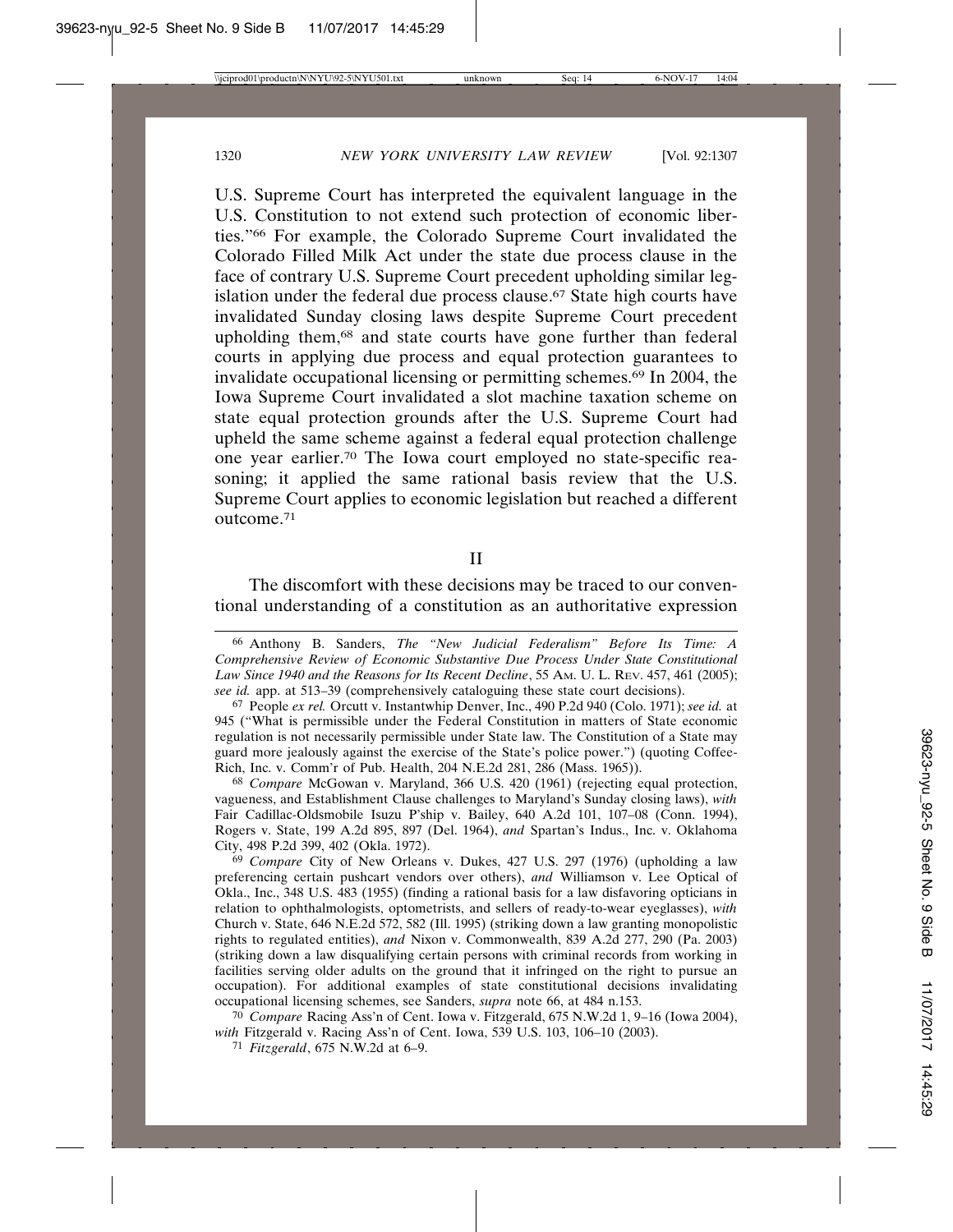of a sovereign people's fundamental values. One answer to the countermajoritarian difficulty in judicial review is that judges, when interpreting a constitution, do not act in the mode of "Hercules"72 overriding the democratic choices of the people. Instead, constitutional interpretation involves vindication of core principles that reflect a permanent consensus of the people over the transient policy preferences of ever-shifting majorities. This understanding, as applied to the Federal Constitution, is premised on "the coherent identity of the American people as an enduring entity with shared values."73

The applicability of this understanding to state constitutions is less straightforward. Of course it is true that each state's constitution is, as a formal and historical matter, the enactment of the people of each state. But, as the previous examples suggest, many provisions of state constitutions do not lend themselves to state-specific understandings. Just as there is no unique New Jersey attitude about reasonable expectations of privacy in garbage, there is no California concept of equal protection that is distinct from the analogous concept in the Federal Constitution.<sup>74</sup> The state courts and the Supreme Court are not interpreting *different concepts* of equal protection or unreasonable searches and seizures; they are offering different interpretations of the *same concept*—and the common "object of that interpretation [is] American constitutionalism."75

For several reasons, it should not be surprising that state courts often interpret state constitutional provisions without relying on statespecific sources. As an initial matter, the development of state constitutions since the Founding Era has often reflected an amalgam of influences rather than legal traditions or values specific to each state.76 Drafters of state constitutions have made regular recourse to other

75 Paul W. Kahn, *Interpretation and Authority in State Constitutionalism*, 106 HARV. L. REV. 1147, 1166 (1993); *see id.* at 1168 ("The state constitutionalism I envision is a process of giving voice to the state court's understanding of the values and principles of the national community.").

<sup>72</sup> *See* RONALD DWORKIN, TAKING RIGHTS SERIOUSLY 105 (1977) (imagining a model judge as "a lawyer of superhuman skill, learning, patience and acumen").

<sup>73</sup> Robert A. Schapiro, *Identity and Interpretation in State Constitutional Law*, 84 VA. L. REV. 389, 417 (1998).

<sup>74</sup> Indeed, California's equal protection clause was adopted by the electorate in 1974 with the explicit purpose of "put[ting] into the [California] Constitution some rights which now exist in the federal Constitution." A. Alan Post, *Proposition 7: Declaration of Rights*, *Analysis by Legislative Analyst*, *in* CALIFORNIA VOTERS PAMPHLET, GENERAL ELECTION, NOVEMBER 5, 1974, at 26 (1974); *see* CAL. CONST. art. I, § 7.

<sup>76</sup> *See generally* DONALD S. LUTZ, POPULAR CONSENT AND POPULAR CONTROL: WHIG POLITICAL THEORY IN THE EARLY STATE CONSTITUTIONS (1980); GORDON S. WOOD, THE CREATION OF THE AMERICAN REPUBLIC, 1776–1787, at 125–255 (2d ed. 1998); G. Alan Tarr, *Models and Fashions in State Constitutionalism*, 1998 WIS. L. REV. 729.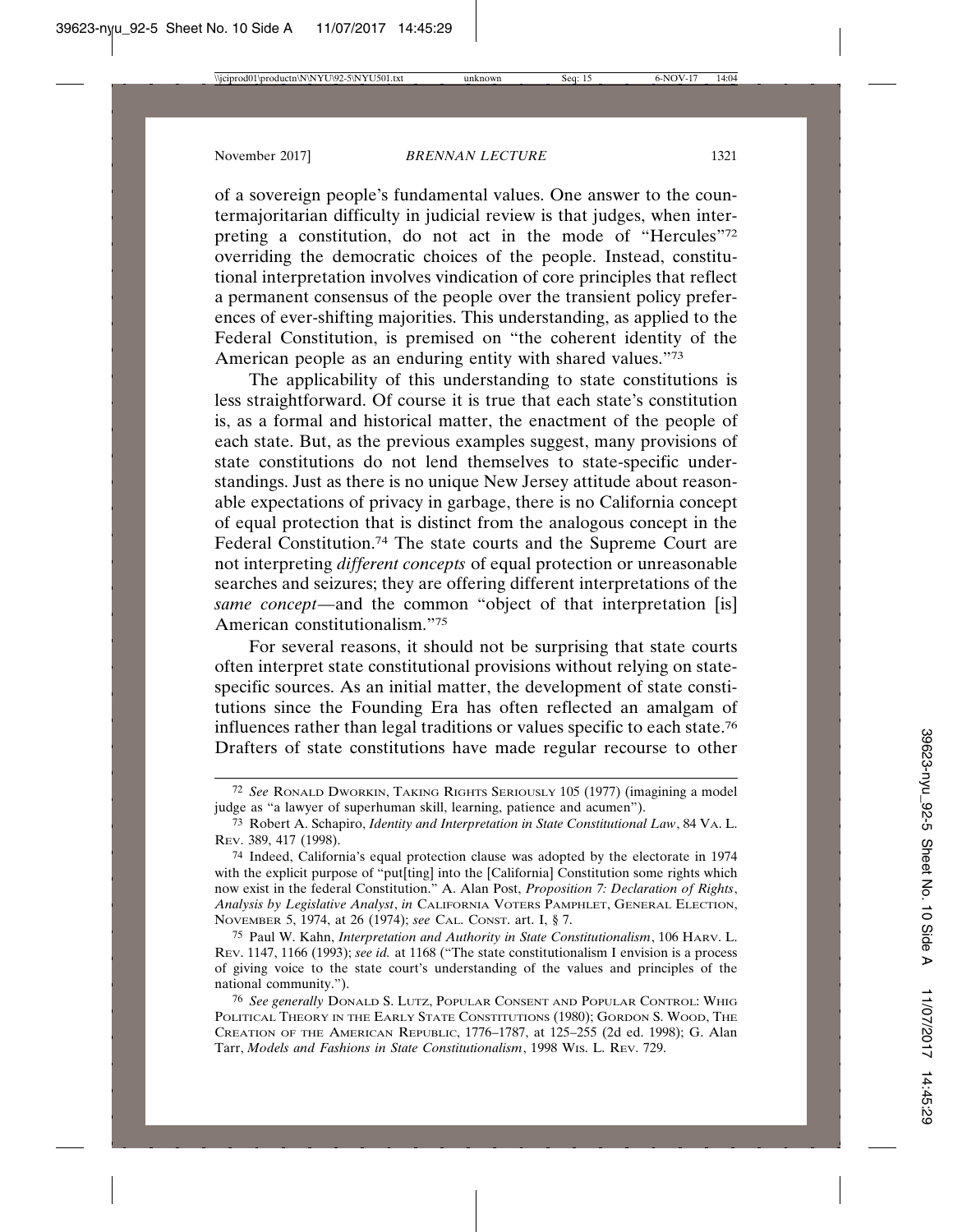states' constitutions and to the Federal Constitution;77 in turn, the Framers of the Federal Constitution borrowed heavily from state constitutional text and experience.78 Although state constitutions vary in their language and content, the recurring cross-pollination of constitutional concepts indicates that state constitutions are both sources and products of a shared American legal tradition. This is what we would expect, since state constitutions "structure a measure of self-rule within a system of shared rule."79

With regard to individual rights guarantees in state constitutions, state courts do not inherit a tradition of elaborating such rights by reference to state-specific sources. During the Founding Era and throughout the nineteenth century, the Federal Bill of Rights was understood to apply only to the federal government, not to the states.80 Before the gradual process of selective incorporation, and well before the Warren Court began to vigorously enforce constitutional rights against the states, the protection of basic liberties was left to state courts interpreting state law. This historical role of state courts should not be exaggerated in terms of its scope or accomplishments.<sup>81</sup> But it is notable that state constitutional decisions from this era often

78 *See* AKHIL REED AMAR, THE BILL OF RIGHTS: CREATION AND RECONSTRUCTION 28–30, 32–33, 65 (1998); Donald S. Lutz, *The States and the U.S. Bill of Rights*, 16 S. ILL. U. L.J. 251 (1992).

79 WILLIAMS, *supra* note 15, at 17.

80 *See* Barron v. Mayor of Baltimore, 32 U.S. (7 Pet.) 243 (1833); Joseph Blocher, *Reverse Incorporation of State Constitutional Law*, 84 S. CAL. L. REV. 323, 331 (2011) ("[D]espite the addition of the federal Bill of Rights, state constitutions remained the primary guarantors of individual rights throughout most of American history.").

81 *See generally* TOWARD A USABLE PAST: LIBERTY UNDER STATE CONSTITUTIONS (Paul Finkelman & Stephen E. Gottlieb eds., 1991). *Cf.* G. Alan Tarr, *The New Judicial Federalism in Perspective*, 72 NOTRE DAME L. REV. 1097, 1101 (1997) ("Although evidence is fragmentary, historical studies of the business of state supreme courts reveal that these courts were not heavily involved in protecting civil liberties during the first era. During the antebellum period, constitutional litigation in general was relatively rare in state supreme courts."); Robert F. Williams, *Equality Guarantees in State Constitutional Law*, 63 TEX. L. REV. 1195, 1203–05 (1985) (describing the minor role of state courts interpreting state constitutions in eliminating slavery and segregation); Peter P. Miller, Note, *Freedom of Expression Under State Constitutions*, 20 STAN. L. REV. 318, 323 (1968) (observing that state courts, though "in a position to make substantial contributions to the development of standards for the preservation of freedom of expression" by interpreting relevant state constitutional provisions, largely "fail[ed] to avail themselves of this opportunity").

<sup>77</sup> *See* Jon Lauck, *"The Organic Law of a Great Commonwealth": The Framing of the South Dakota Constitution*, 53 S.D. L. REV. 203, 219–20 (2008) (describing the influence of the Framers and the American democratic heritage on the delegates to the Dakotan constitutional conventions); Thomas B. Miller, *The New Federalism in West Virginia*, 90 W. VA. L. REV. 51, 53–54 (1987); Tarr, *supra* note 76, at 729–35; Christian G. Fritz, *Rethinking the American Constitutional Tradition: National Dimensions in the Formation of State Constitutions*, 26 RUTGERS L.J. 969 (1995) (reviewing DAVID A. JOHNSON, FOUNDING THE FAR WEST: CALIFORNIA, OREGON, AND NEVADA, 1840–1890 (1992)).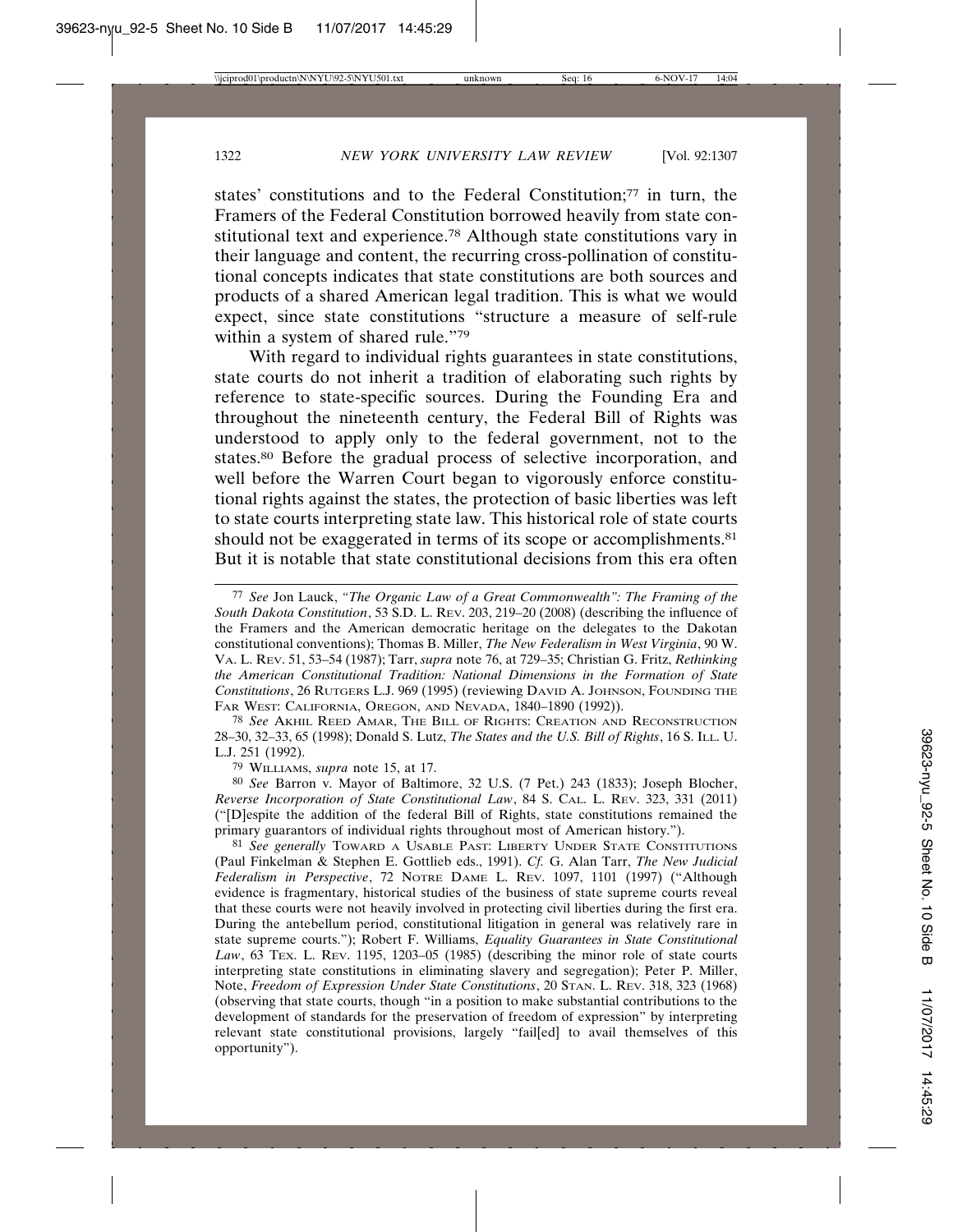employed concepts of natural law, common-law developments, and other modes of reasoning that transcended state-specific texts or understandings.82

For example, the Tennessee Supreme Court in 1831 declared the principle of non-retroactivity of state laws impairing vested rights on the basis of "eternal principles of justice which no government has a right to disregard."83 The Connecticut Supreme Court early on recognized a criminal defendant's right against double jeopardy and right to counsel as a matter of custom or common law.84 The Arkansas Supreme Court in 1853, while noting that the state constitution "contains no provisions that private property shall not be taken for public use, without just compensation," nonetheless enforced the principle "as a law of natural justice."85 The Supreme Court of Georgia in 1847 similarly described the takings principle as "a great common law principle, founded in natural justice, especially applicable to all republican governments."86 And some state courts during this era enforced equality guarantees by invoking natural law principles instead of relying on equality provisions in their state constitutions.<sup>87</sup>

Massachusetts Chief Justice Lemuel Shaw described this perspective of "constitutional universalism"<sup>88</sup> when he wrote in 1857:

In considering constitutional provisions, especially those embraced in the [Massachusetts] Declaration of Rights, and the amendments of the Constitution of the United States, in the nature of a bill of

83 Bank of the State v. Cooper, 10 Tenn. (2 Yer.) 599, 603 (1831); *see also* Town of Goshen v. Town of Stonington, 4 Conn. 209, 221 (1822) (deriving the same holding from "the fundamental principles of the social compact").

87 *See* Williams, *supra* note 81, at 1200–02 (discussing Holden v. James, 11 Mass. (10 Tyng) 396, 405 (1814), Durkee v. City of Janesville, 28 Wis. 464, 467 (1871), and Vanzant v. Waddel, 10 Tenn. (2 Yer.) 230, 239 (1829)).

88 Gardner, *supra* note 82.

<sup>82</sup> *See* James A. Gardner, *The Positivist Revolution that Wasn't: Constitutional Universalism in the States*, 4 ROGER WILLIAMS U. L. REV. 109, 122–28 (1998); J. Morgan Kousser, *Before* Plessy*, Before* Brown*: The Development of the Law of Racial Integration in Louisiana and Kansas*, *in* TOWARD A USABLE PAST, *supra* note 81, at 213, 214; Ellen A. Peters, *Common Law Antecedents of Constitutional Law in Connecticut*, *in* TOWARD A USABLE PAST, *supra* note 81, at 189, 189–95; Suzanna Sherry, *The Early Virginia Tradition of Extratextual Interpretation*, *in* TOWARD A USABLE PAST, *supra* note 81, at 157, 157–58.

<sup>84</sup> *See* Peters, *supra* note 82, at 191 (citing authorities).

<sup>85</sup> *Ex parte* Martin, 13 Ark. 198, 206 (1853).

<sup>86</sup> Young v. McKenzie, 3 Ga. 31, 44 (1847); *see also* People v. Morris, 13 Wend. 325, 328 (N.Y. 1835) (describing takings principle as a "universal and fundamental proposition"); James W. Ely Jr., *'The Sacredness of Private Property': State Constitutional Law and the Protection of Economic Rights Before the Civil War*, 9 N.Y.U. J.L. & LIBERTY 620, 634–36 (2015) (collecting examples showing that "[i]n the early decades of the nineteenth century several state courts invoked unwritten fundamental principles to mandate the payment of compensation when private property was taken for public use even if the state constitution was silent on the point").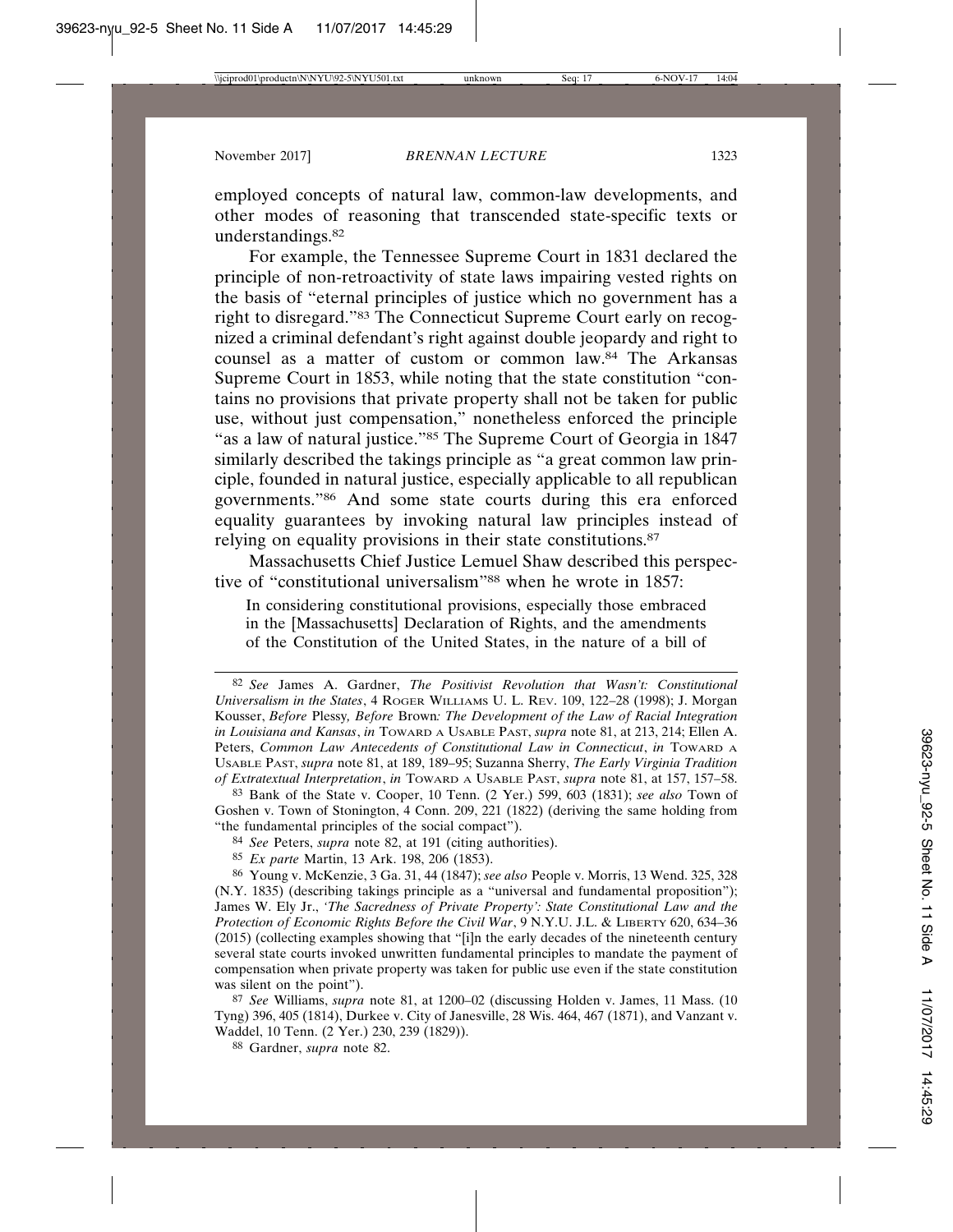rights, we are rather to regard them as the annunciation of great and fundamental principles, . . . than as precise and positive directions and rules of action . . . . Many of them are so obviously dictated by natural justice and common sense, and would be so plainly obligatory upon the consciences of legislators and judges, without any express declaration, that some of the framers of state constitutions, and even the convention which formed the Constitution of the United States, did not originally prefix a declaration of rights.89

The first treatise on state constitutional law, published in 1868 by Michigan Supreme Court Justice Thomas Cooley,90 "treated its subject not in the positivist sense of a body of particular commands issued by the sovereign people of particular states, but in the universalist sense of an undifferentiated body of general principles existing independent of any particular constitution and available to courts construing individual constitutions whenever useful" in individual cases.<sup>91</sup>

Although primary responsibility for individual rights protection fell to state courts before the advent of incorporation, it is fair to say that the natural law decisions discussed above did not amount in scope or depth to what we would today regard as a developed jurisprudence of individual rights. Professor Akhil Amar's insightful history of the Bill of Rights demonstrates that our conventional understanding of constitutional rights as protections for individuals and minorities from oppressive majorities has its main origins not in the Founding Era but in the aftermath of the Civil War and ratification of the Fourteenth Amendment.92 The central preoccupations of the Founding Era in the drafting of the federal and various state constitutions concerned the structure of government, and

[a] close look at the Bill [of Rights] reveals structural ideas tightly interconnected with language of rights; states' rights and majority rights alongside individual and minority rights; and protection of various intermediate associations—church, militia, and jury designed to create an educated and virtuous electorate. The genius of the Bill was not to downplay organizational structure but to deploy it, not to impede popular majorities but to empower them.<sup>93</sup>

92 AMAR, *supra* note 78.

93 *Id.* at xii; *see* WILLIAMS, *supra* note 15, at 41 ("The central controversies over the first state constitutions had little to do with rights. The focus was on how the new state

<sup>89</sup> Jones v. Robbins, 74 Mass. (8 Gray) 329, 340 (1857).

 $90$  Thomas M. Cooley, A Treatise on the Constitutional Limitations Which REST UPON THE LEGISLATIVE POWER OF THE STATES OF THE AMERICAN UNION (4th ed. 1878).

<sup>91</sup> Gardner, *supra* note 82, at 126–27; *see* Kahn, *supra* note 75, at 1163 ("Just as his contemporaries looked to the case law from different jurisdictions to find the common principles of tort or contract, Cooley aimed to describe an American constitutionalism that was the common object of each state court's interpretive effort.").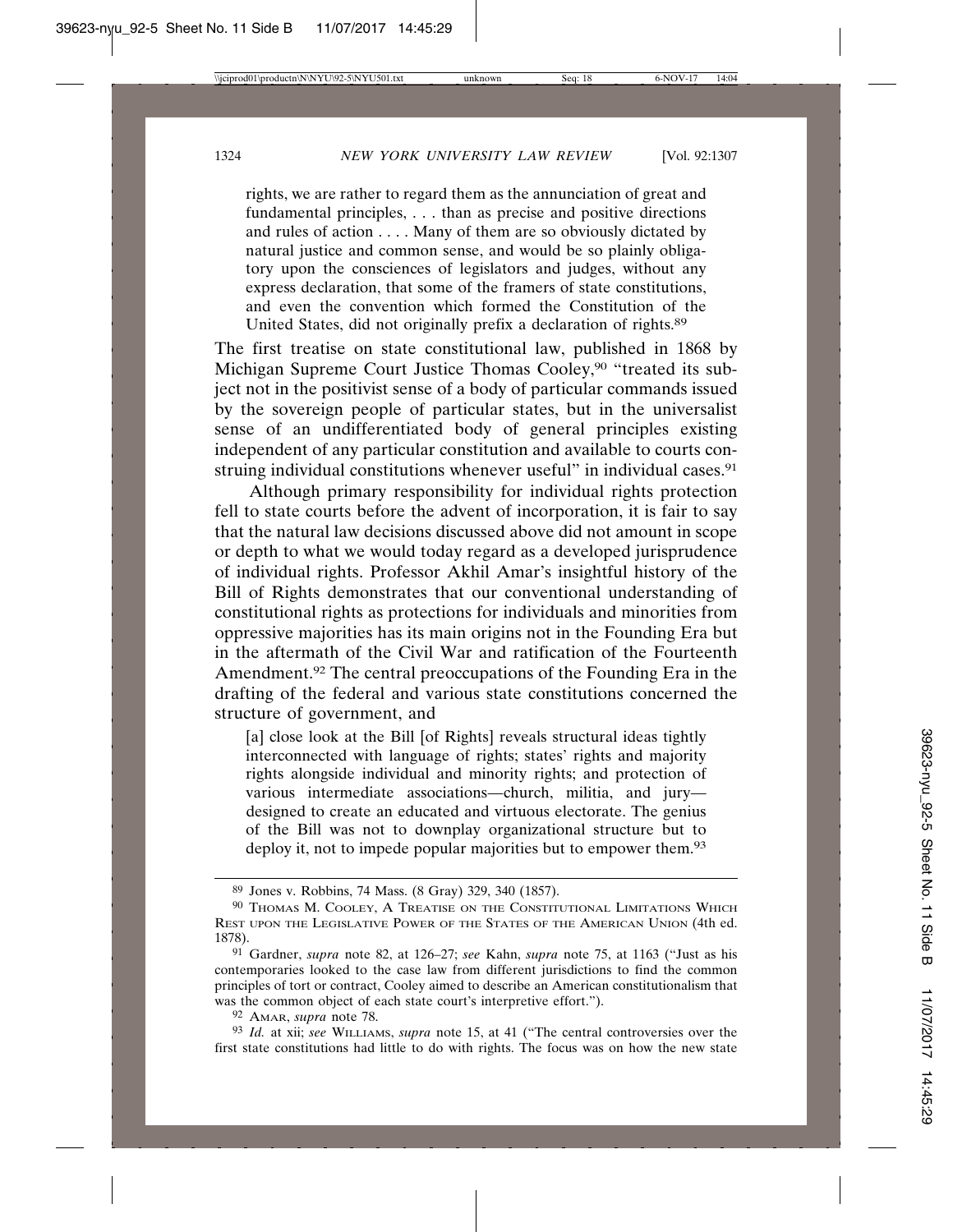Only after the adoption of the Fourteenth Amendment, with its express language prohibiting states from abridging the privileges or immunities of citizens, did the provisions of the Bill of Rights gradually become "less majoritarian and populist, and more libertarian," through a process of judicial and popular refinement.94

The role of courts in enforcing individual rights, as we understand it today, evolved gradually throughout the twentieth century. In many instances, the meaning of those rights has taken shape not through abstract theorizing or invocation of natural law, but through adjudication of specific controversies situated within a national historical context. Freedom of expression, for example, derives concrete meaning from cases that arose during wartime<sup>95</sup> and during the Civil Rights Movement.96 The contours of economic liberty have been shaped by debates over the growing reach of government in regulating our economy.97 The meaning of equality in our constitutional tradition is inextricably linked to our nation's repudiation of slavery and Jim Crow, and our ongoing efforts to combat their vestiges.98 And the

governments would be structured and which groups in society would have the dominant policy-making role under the new governments."); Robert C. Palmer, *Liberties as Constitutional Provisions: 1776–1791*, *in* LIBERTY AND COMMUNITY: CONSTITUTION AND RIGHTS IN THE EARLY AMERICAN REPUBLIC 55, 64–68 (William E. Nelson & Robert C. Palmer eds., 1987) (explaining that the rights specified in Pennsylvania's 1776 constitution were intended primarily to reinforce republican majoritarianism, not to protect individual liberty against majority oppression).

94 AMAR, *supra* note 78, at xiv.

95 *See, e.g.*, Tinker v. Des Moines, 393 U.S. 503, 514 (1969) (holding that school officials may not censor students' symbolic speech, i.e., wearing black armbands to protest the Vietnam War); Yates v. United States, 354 U.S. 298, 312–27 (1957) (holding that First Amendment protects speech advocating forcible overthrow of the government as an abstract idea); W.V. State Bd. of Educ. v. Barnette, 319 U.S. 624, 642 (1943) (holding that First Amendment protects children in public schools from being compelled to salute the flag and recite the Pledge of Allegiance); Stromberg v. California, 283 U.S. 359, 369–70 (1931) (invalidating 1919 state statute banning public display of red flags).

96 *See, e.g.*, N.Y. Times Co. v. Sullivan, 376 U.S. 254, 279–80 (1964) (holding that news publications cannot be sued for libel or defamation of public figures unless plaintiff shows false reporting was motivated by actual malice, thereby allowing news media wider latitude in reporting on the Civil Rights Movement); NAACP v. Alabama, 357 U.S. 449, 466 (1958) (invalidating state statute requiring nonprofit corporations to disclose membership lists).

97 *See* Williamson v. Lee Optical of Okla., Inc., 348 U.S. 483, 486, 491 (1955) (upholding state law barring opticians but allowing sellers of ready-to-wear eyeglasses to fit lenses); United States v. Carolene Prods. Co., 304 U.S. 144, 154 (1938) (upholding against substantive due process challenge a federal law prohibiting shipment of filled milk in interstate commerce); Lochner v. New York, 198 U.S. 45, 64 (1905) (invalidating state law establishing maximum work hours for bakery employees); *supra* notes 66–71 and accompanying text.

98 *See* Batson v. Kentucky, 476 U.S. 79, 96–98 (1986) (prohibiting racial discrimination in peremptory strikes); Brown v. Bd. of Educ., 347 U.S. 483, 495 (1954) (invalidating de jure segregation of public schools); Shelley v. Kraemer, 334 U.S. 1, 20 (1948) (holding racial covenants on real estate unconstitutional).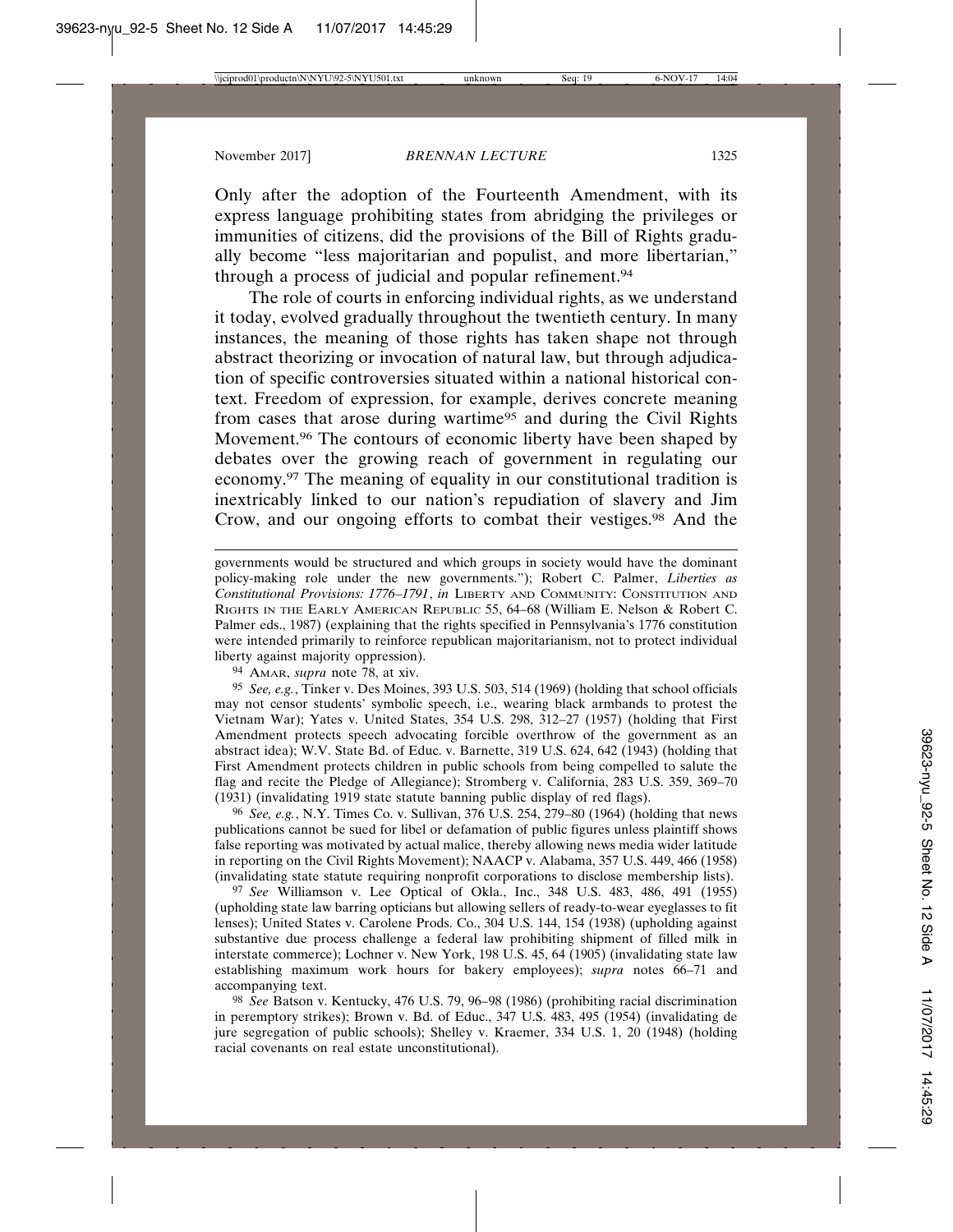emergence of judicial solicitude for the rights of criminal defendants "can be understood only in the context of the struggle for civil rights."99 Formative controversies such as these comprise a national narrative and crystallize doctrinal concepts that we recognize as integral to our individual rights tradition.

Against the backdrop of selective incorporation and the emergence of an individual rights jurisprudence in federal constitutional law, state courts evolved a similar jurisprudence under parallel provisions of state constitutions. With respect to many individual rights guarantees, there are no comparably formative state-specific histories to anchor the development of a state-specific jurisprudence. It is not surprising that state courts, lacking "a shared social epic" as momentous as the Civil War, foreign wars, or the Civil Rights Movement to inform the interpretation of many basic liberties, often "have embraced the larger American narrative and polity and appropriated them for the use of the state in state constitutional adjudication."100

This embrace, moreover, is consistent with the transformation of citizenship codified in the Fourteenth Amendment, the first sentence of which says: "All persons born or naturalized in the United States, and subject to the jurisdiction thereof, are citizens of the United States and of the state wherein they reside."<sup>101</sup> In addition to overruling *Dred Scott*102 and securing the citizenship of black Americans, this sentence makes clear that national citizenship, whether by birthright or naturalization, is the primary political identity of the American people and that state citizenship is secondary and derivative—a function of where a citizen of the United States chooses to reside. "[T]he Citizenship Clause of the Fourteenth Amendment expressly equates citizenship with residence"<sup>103</sup> and, together with the Privileges or Immunities Clause, ensures that "a citizen of the United States can, of his own volition, become a citizen of any State of the Union by a *bonâ fide* residence therein, with the same rights as other citizens of that State."104 Setting aside whether states have authority

<sup>99</sup> A. Kenneth Pye, *The Warren Court and Criminal Procedure*, 67 MICH. L. REV. 249, 256 (1968).

<sup>100</sup> Gardner, *supra* note 82, at 129.

<sup>101</sup> U.S. CONST. amend. XIV, § 1.

<sup>102</sup> Dred Scott v. Sandford, 60 U.S. 393 (1857).

<sup>103</sup> Saenz v. Roe, 526 U.S. 489, 506 (1999).

<sup>104</sup> *Id.* at 503 (quoting The Slaughter-House Cases, 83 U.S. (16 Wall.) 36, 80 (1872)); *see* U.S. CONST. amend. XIV, § 1 ("No State shall make or enforce any law which shall abridge the privileges or immunities of citizens of the United States . . . .").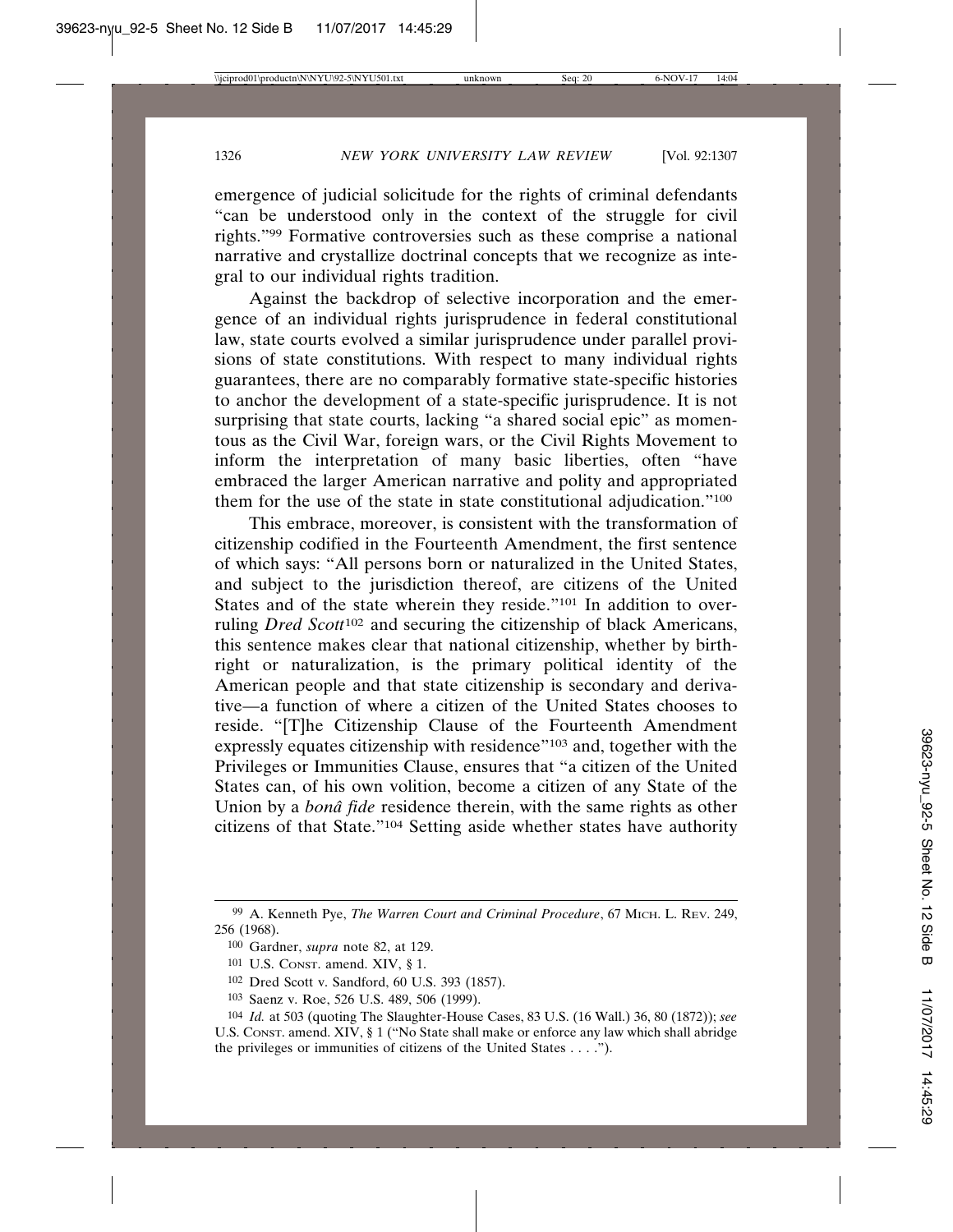over the immigration of foreign nationals,<sup>105</sup> it is clear that states lack an essential attribute of sovereignty with respect to *U.S.* nationals: They have no authority to control their borders or restrict state citizenship apart from adopting reasonable requirements for becoming a bona fide state resident.106 The reasonableness of such requirements is a matter of federal constitutional law, and such requirements cannot have a purpose of deterring in-migration by citizens of other states.<sup>107</sup> Our citizens thus "have two political capacities, one state and one federal,"108 and these two capacities are not vestments we can only wear one at a time. Under the Citizenship Clause, one cannot be a citizen of a state without *also* being a citizen of the United States.

The primacy of national citizenship and derivative nature of state citizenship are today reflected in sociological facts that indicate the porousness of state boundaries. These facts include the ease and extent of mobility of people between states, the national and global integration of the economy, the nationalization of consumer culture (think Amazon and Walmart), and the concentration of mass media and its propagation to every corner of the country through the Internet.109 The expansion of the federal government and the rise of national political parties and powerful national lobbies have also exerted a homogenizing influence on our political and cultural identity.110 Although geography can demarcate culturally distinct subnational communities, the ones that most readily come to mind—for example, urban versus rural residents—do not neatly track state

<sup>105</sup> *See* Arizona v. United States, 567 U.S. 387, 417–21 (2012) (Scalia, J., dissenting) (arguing that states had sovereign authority to control their borders, including the power to regulate immigration, during the Founding Era).

<sup>106</sup> The Court elaborated in *Saenz* as follows:

The states have not now, if they ever had, any power to restrict their citizenship to any classes or persons. A citizen of the United States has a perfect constitutional right to go to and reside in any State he chooses, and to claim citizenship therein, and an equality of rights with every other citizen; and the whole power of the nation is pledged to sustain him in that right.

*Saenz*, 526 U.S. at 503–04 (quoting *The Slaughter-House Cases*, 83 U.S. at 112–13 (Bradley, J., dissenting)); *see* Sosna v. Iowa, 419 U.S. 393, 405–10 (1975); Vlandis v. Kline, 412 U.S. 441, 452 & n.9 (1973).

<sup>107</sup> *See Saenz*, 526 U.S. at 499, 506; Shapiro v. Thompson, 394 U.S. 618, 629–31 (1969). 108 *Saenz*, 526 U.S. at 504 & n.17 (quoting U.S. Term Limits, Inc. v. Thornton, 514 U.S. 779, 838 (1995) (Kennedy, J., concurring)).

<sup>109</sup> *See* GARDNER, *supra* note 15, at 69–72.

<sup>110</sup> *Cf.* Larry D. Kramer, *Putting the Politics Back into the Political Safeguards of Federalism*, 100 COLUM. L. REV. 215, 219 (2000) (arguing that the rise of political parties created "a politics that preserved the states' voice in national councils by linking the political fortunes of state and federal officials").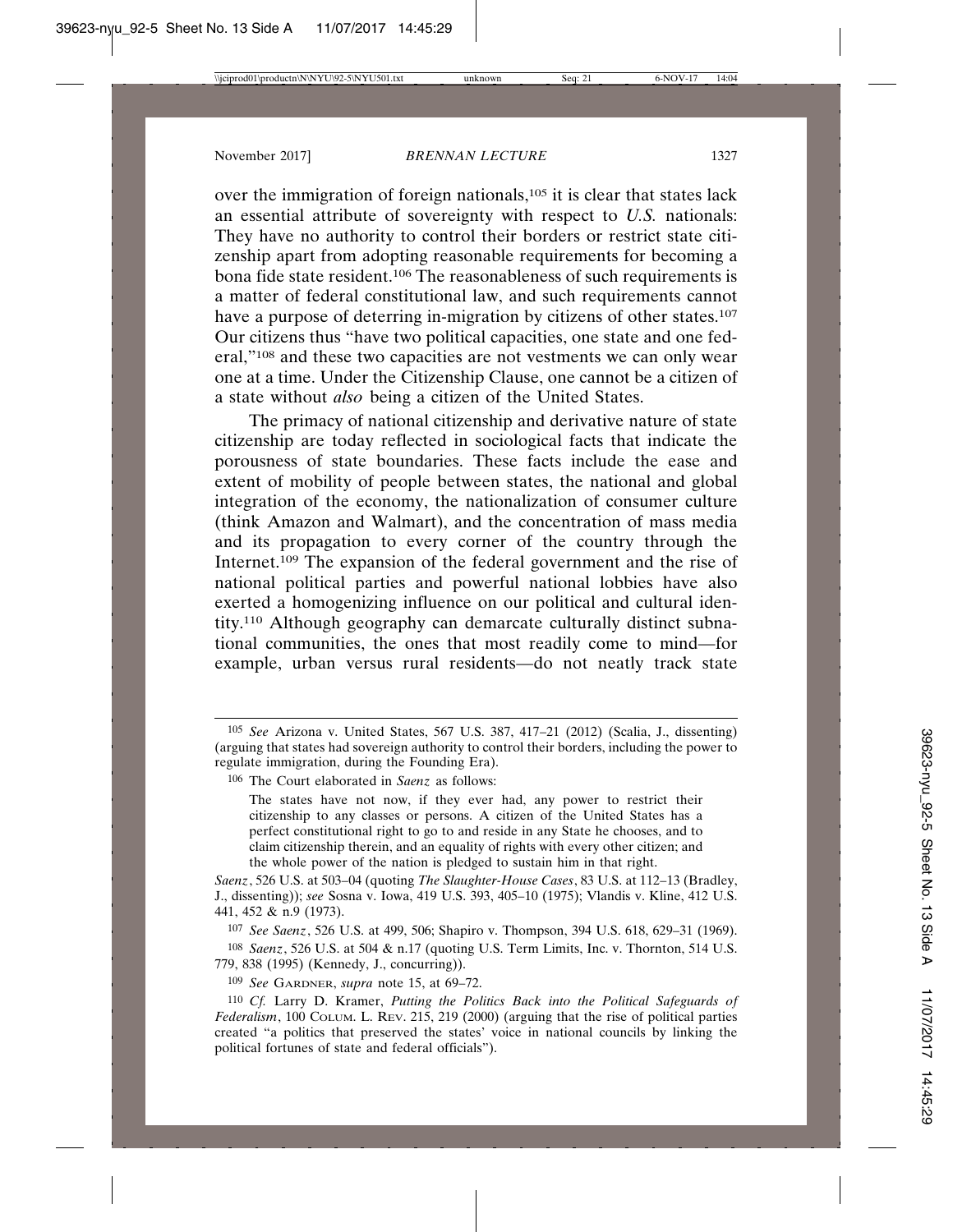lines.<sup>111</sup> As a matter of constitutional design and contemporary reality,

[t]he members of a state polity are part of the national polity; the institutions of state government they create exist not only to satisfy their own desires concerning the character and content of political life within the state, but also to satisfy the wishes of the national polity of which they are members concerning the character and content of political life throughout the nation.<sup>112</sup>

It is thus no accident that state constitutionalism in many areas has not rested on the distinctiveness of a state's history, values, or character—what Professor James Gardner has called "Romantic subnationalism."113 This is not to say that there is no such thing as state identity or that states cannot be "meaningful political subcommunities of internal integrity and cohesiveness."114 Where state constitutional provisions have state-specific meanings based on distinctive text or history, courts must give effect to those meanings. But it is to say that many fundamental principles, consistent with their origins and evolution in state constitutions, are today properly and actually understood as transcendent American principles, and state courts have not hesitated to treat them as such.

III

The legitimacy of state constitutionalism must therefore rest on a justification for redundancy between state and federal courts in interpreting unitary constitutional principles. And here is where many

<sup>111</sup> *See* GARDNER, *supra* note 15, at 68 ("[E]very American state contains within its borders a considerable diversity of physical and demographic attributes. The real question posed by federalism, then, is not whether geographic boundaries are capable of marking off meaningfully distinct communities—clearly they have that capacity—but whether the boundaries of the American states actually do so."); Schapiro, *supra* note 73, at 393–94 (urging proponents of state constitutionalism to abandon the premise that states are sites of communal identity or comprise communities of value).

<sup>112</sup> GARDNER, *supra* note 15, at 231–32.

<sup>113</sup> *Id.* at 53–79. Professor Gardner illustrates the perils of state-centric essentialism with a discussion of *Ravin v. State*, 537 P.2d 474 (Alaska 1975), which applied the state constitution's protection of privacy to invalidate a state law criminalizing personal use of marijuana in the home. The court explained that its holding

is consonant with the character of life in Alaska. Our territory and now state has traditionally been the home of people who prize their individuality and who have chosen to settle or to continue living here in order to achieve a measure of control over their own lifestyles which is now virtually unattainable in many of our sister states.

*Id.* at 503–04. Yet Alaska voters subsequently recriminalized all possession of less than eight ounces of marijuana. *See* Alaska 1990 Initiative Proposal No. 2, §§ 1–2 (codified at ALASKA STAT. 11.71.060(a)(1)); *cf.* Noy v. State, 83 P.3d 538 (Alaska 2003) (invalidating the initiative under the state constitution).

<sup>114</sup> GARDNER, *supra* note 15, at 78.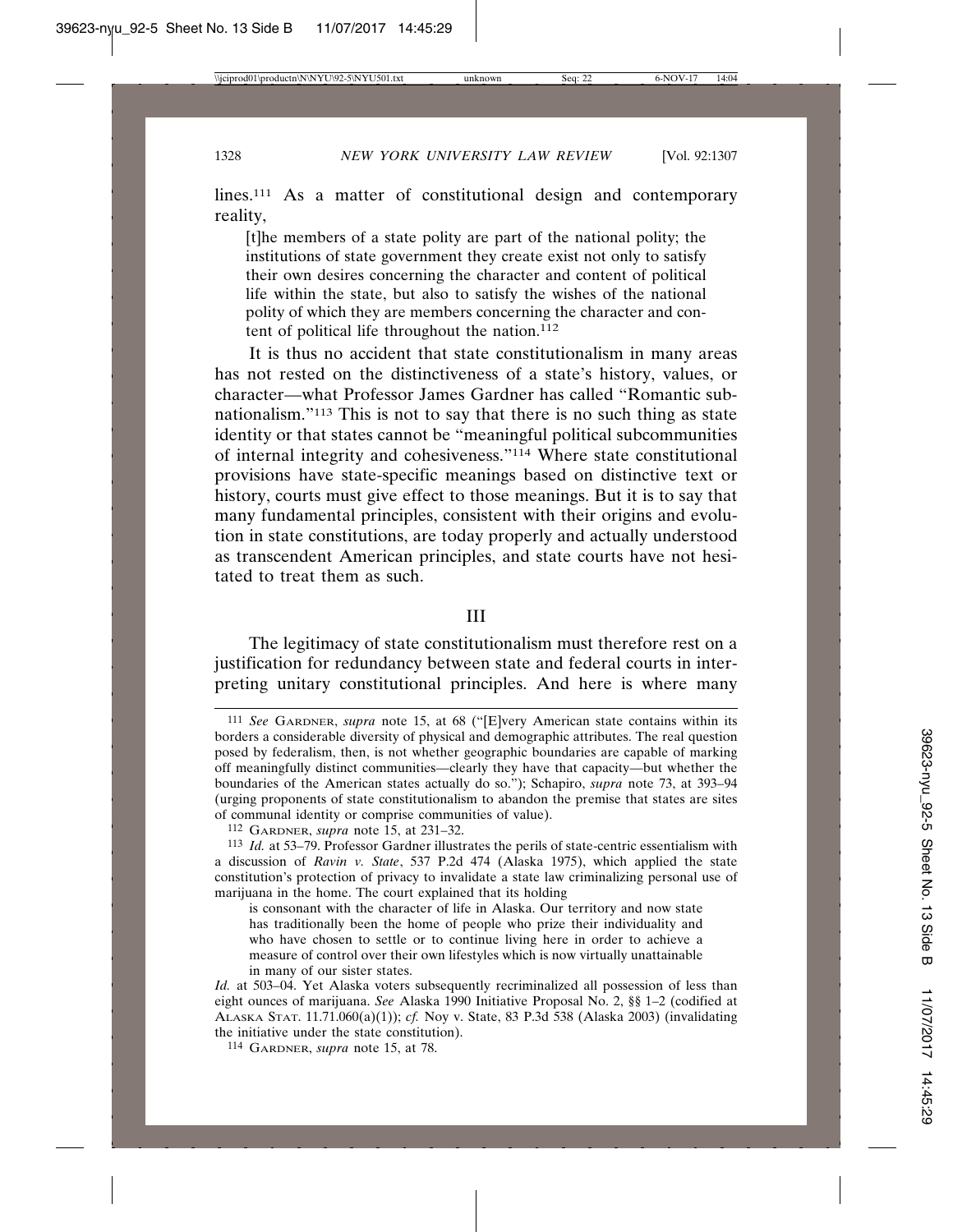state judges feel a certain anxiety. If we accept that federal courts and state courts are often interpreting a common object, and if that object is national in character, then why shouldn't the interpretations of the U.S. Supreme Court be controlling? Of course they are not controlling in the purely formal sense that the Supreme Court does not control state court interpretation of state constitutional law. But if a state court and the Supreme Court are deciding the same *substantive* issue, does a state court's departure from federal authority rest on a "bona fide" independent and adequate state ground<sup>115</sup> simply by virtue of labeling the decision "state constitutional law"?

The problem, to be clear, is not that state courts lack competence to declare rights held in common by our nation's people. Although the existence and powers of state courts are derived from state constitutions, the Supremacy Clause makes clear that "the Judges in every State shall be bound" by federal law, including the Federal Constitution,<sup>116</sup> and state judges accordingly take an oath to support and defend not only their respective state constitutions but also the Federal Constitution. State courts are thus obligated and entrusted to interpret constitutional principles whose reach extends beyond state borders.

But when state courts interpret the Federal Constitution, they are acting as "an instrumentality of federal authority" that is unquestionably subordinate to the Supreme Court.<sup>117</sup> Why do state courts have independent authority to speak on matters of U.S. constitutional law outside the chain of federal judicial command? This question goes to the heart of the rationale for judicial federalism.

One kind of answer to why our system allows two bites at the same apple is that state courts and federal courts are differently situated when it comes to interpreting constitutional rights. Professor Burt Neuborne famously argued that state courts are less favorable

<sup>115</sup> Michigan v. Long, 463 U.S. 1032, 1041 (1983).

<sup>116</sup> U.S. CONST. art. VI, cl. 2.

<sup>117</sup> Kahn, *supra* note 75, at 1165; *see* Cohens v. Virginia, 19 U.S. (6 Wheat.) 264, 415 (1821); Martin v. Hunter's Lessee, 14 U.S. (1 Wheat.) 304, 327–52 (1816). Some Justices have argued, however, that the Supreme Court should not review state high court decisions that interpret the Federal Constitution in a manner that "overprotects" individual rights. *See* Kansas v. Carr, 136 S. Ct. 633, 646 (2016) (Sotomayor, J., dissenting); Florida v. Powell, 559 U.S. 50, 64–71 (2010) (Stevens, J., dissenting). In Justice Sotomayor's view, Supreme Court intervention in such cases "prevent[s] States from serving as necessary laboratories for experimenting with how best to guarantee defendants a fair trial." *Carr*, 136 S. Ct. at 646. In addition, the Court in such cases "risk[s] issuing opinions that, while not strictly advisory, may have little effect if a lower court is able to reinstate its holding as a matter of state law" and "intervene[s] in an intrastate dispute between the State's executive and its judiciary rather than entrusting the State's structure of government to sort it out." *Id.* at 647.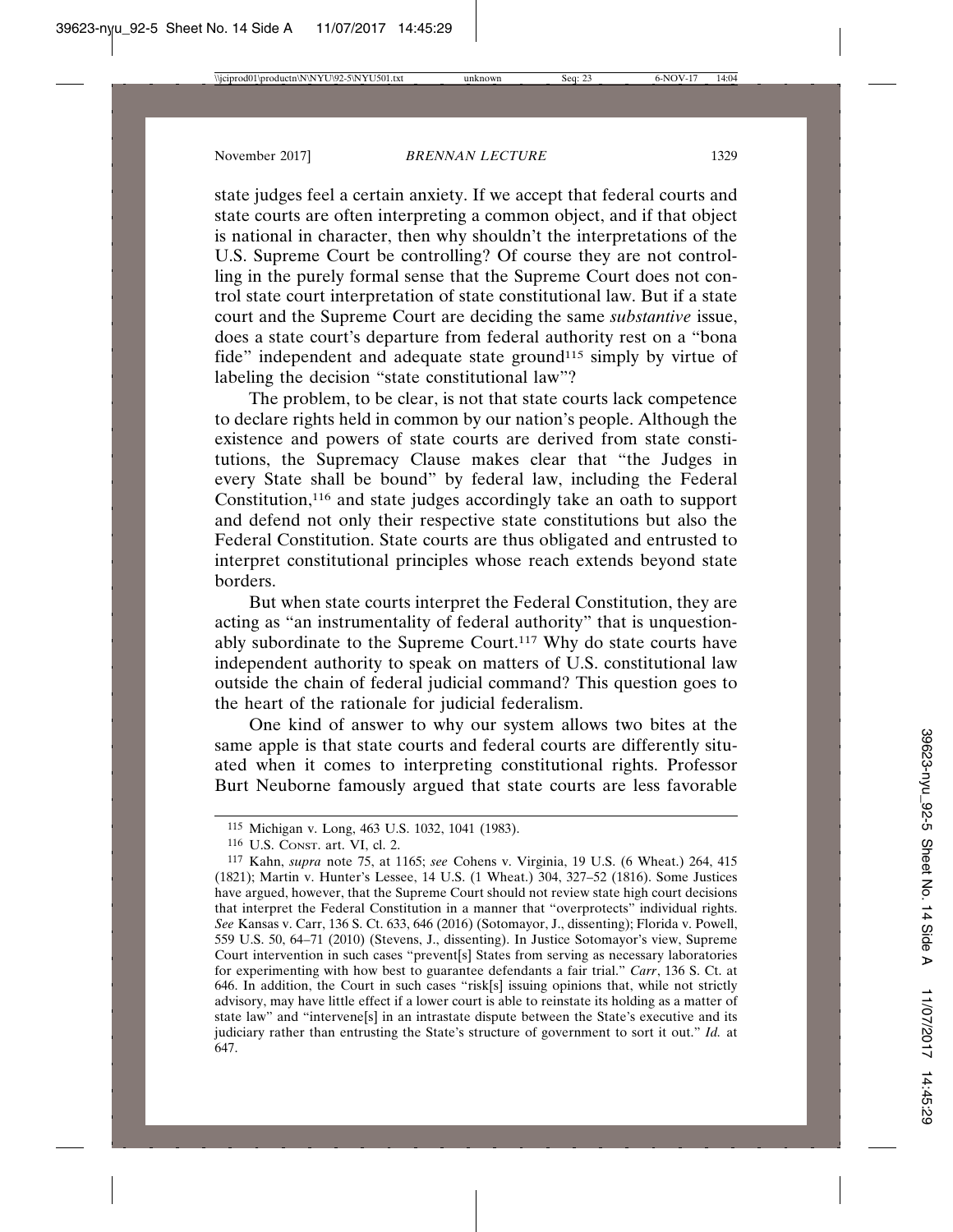forums than federal courts for litigants seeking enforcement of constitutional rights.118 But there are considerations that cut the other way.

First, federal courts may underenforce constitutional norms because of "institutional" rather than "analytical" concerns, and one of those institutional concerns is federalism.119 The Supreme Court may decline to enforce a constitutional right "to its full conceptual boundaries"120 because of a concern that its interpretation would not only bind the federal government but also impose uniformity on the states.121 This concern has no applicability to state courts; they need not worry that their constitutional rulings will constrain the prerogatives of other jurisdictions. The value of judicial federalism may be partly understood as a function of this institutional difference.

Second, most state judges face electoral accountability in contrast to the life tenure enjoyed by federal judges.122 Although majoritarian pressures are thought to make state courts less responsive than federal courts to individual rights claims, the evidence is mixed. Some studies have found that state appellate courts fare no worse and, in some areas, fare better than federal courts in enforcing individual rights.123

119 Lawrence Gene Sager, *Fair Measure: The Legal Status of Underenforced Constitutional Norms*, 91 HARV. L. REV. 1212, 1217–18 (1978).

120 *Id.* at 1213.

122 *See* Sutton, *supra* note 36, at 700–02 (cataloguing state judicial selection practices). 123 A number of studies have examined whether state courts (trial or appellate) are

<sup>118</sup> Burt Neuborne, *The Myth of Parity*, 90 HARV. L. REV. 1105, 1120–21 (1977). Professor Neuborne focused mainly on comparing state trial courts with federal district courts. *Id.* at 1119. He acknowledged that the question of parity between federal district courts and state appellate courts is "much closer." *Id.* at 1118 & n.51. Still, he concluded that "to a somewhat lesser degree, federal districts courts are institutionally preferable to state appellate courts as forums in which to raise federal constitutional claims" in part because "most state appellate courts are exposed to majoritarian pressures to nearly the same extent as are state trial courts." *Id.* at 1116 & n.45. Professor Neuborne's article was published just three months after Justice Brennan's 1977 article in the same volume of the *Harvard Law Review*, making for an interesting juxtaposition of perspectives on state courts.

<sup>121</sup> *See* Arizona v. Evans, 514 U.S. 1, 30–31 (1995) (Ginsburg, J., dissenting). As Professor Williams notes, this is among the reasons why state courts should not accord a presumption of correctness to federal constitutional decisions. *See* WILLIAMS, *supra* note 15, at 173.

better or worse than federal courts at protecting constitutional rights. *See, e.g.*, Sara C. Benesh & Wendy L. Martinek, *Context and Compliance: A Comparison of State Supreme Courts and the Circuits*, 93 MARQ. L. REV. 795 (2009); Michael E. Solimine, *The Future of Parity*, 46 WM. & MARY L. REV. 1457 (2005). There is evidence suggesting that political accountability induces judicial reluctance to vindicate individual rights claims of criminal defendants. *See* Michael S. Kang & Joanna M. Shepherd, *Judging Judicial Elections*, 114 MICH. L. REV. 929, 942, 945 (2016) (examining 3100 criminal appeals decided by state high courts in thirty-two states between 2008 and 2013, and finding significant relationship between electoral attack advertising and judicial hostility to appeals by criminal defendants). Nevertheless, those wary of the effects of electoral accountability on judges "must account for state court decisions over the last several decades, in which elected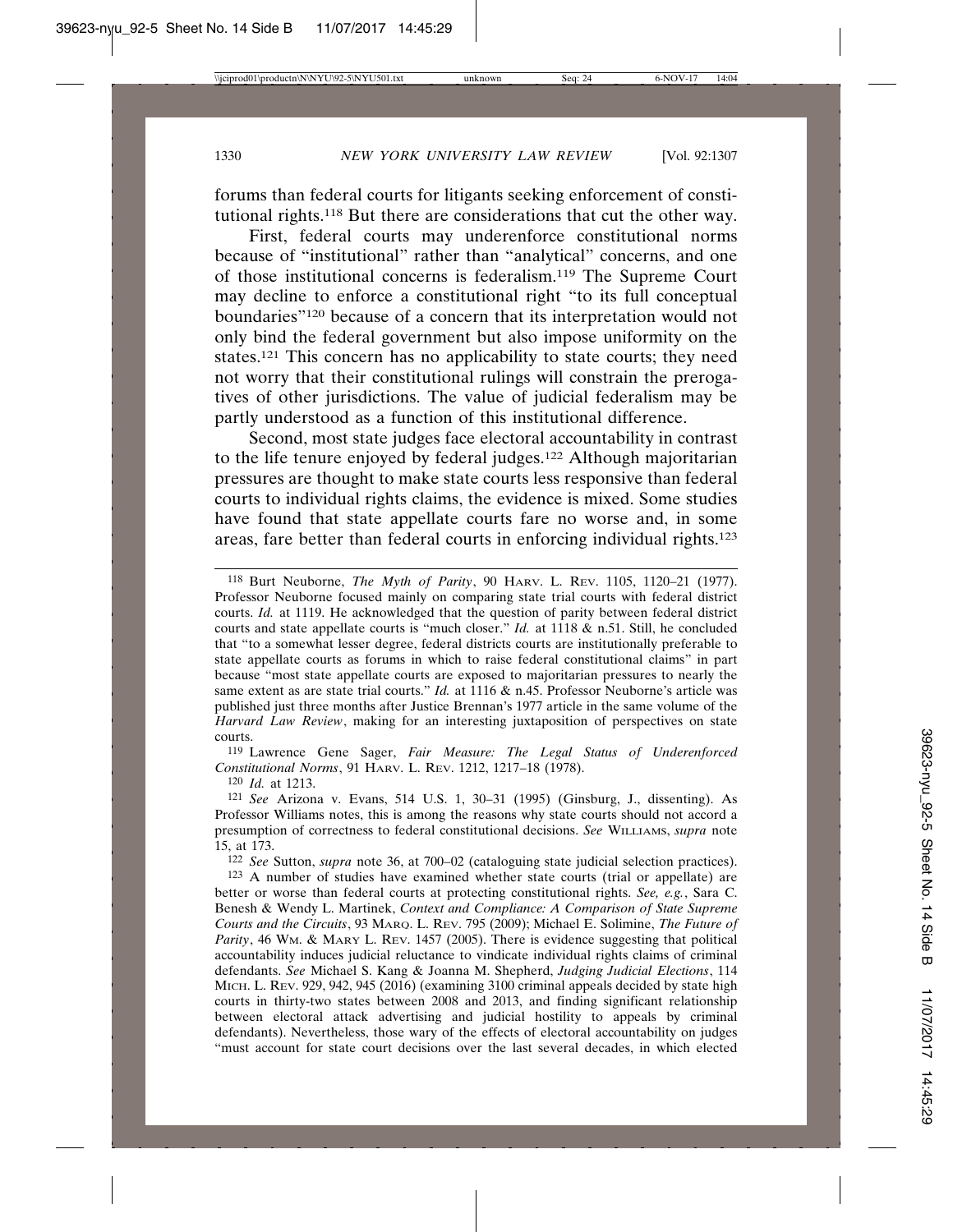And despite Alexander Hamilton's claim that insulating federal courts from political control would make them an "excellent barrier to the encroachments and oppressions of the representative body,"124 the modern Supreme Court has not strayed far from public opinion on a variety of issues.<sup>125</sup>

Moreover, virtually all state constitutions are easier to amend than the Federal Constitution; unlike a federal constitutional decision, a state constitutional ruling can be undone by popular initiative in eighteen states, including California.126 To be sure, political accountability and the possibility of electoral backlash can induce judicial restraint. But such accountability also lessens the countermajoritarian difficulty and, perhaps counterintuitively, may aid rather than diminish the legitimacy of countermajoritarian decisionmaking by state courts. This, too, is an institutional difference that helps to explain the value of judicial federalism.

State courts may diverge from federal authority because of these institutional differences or because of sheer disagreement on the substantive meaning of a constitutional right. Either way, judicial federalism serves important purposes. Most directly, a state court can provide protection for basic liberties that would otherwise go unprotected for the people of that state. Our federal system, as Justice Brennan said, "provides a double source of protection for the rights of

126 *See* Sutton, *supra* note 36, at 695 & n.67; *cf. id.* at 693–99 (showing that state constitutions are not monolithic and vary considerably in how easy they are to amend).

judges granted individual-rights protections that life-tenured federal justices would not. A narrative assuming that only politically insulated judges will protect politically disfavored rights must account for a range of contrary state court decisions." Sutton, *supra* note 36, at 703.

<sup>124</sup> THE FEDERALIST NO. 78, at 465 (Alexander Hamilton) (Clinton Rossiter ed., 1961).

<sup>125</sup> *See* BARRY FRIEDMAN, THE WILL OF THE PEOPLE: HOW PUBLIC OPINION HAS INFLUENCED THE SUPREME COURT AND SHAPED THE MEANING OF THE CONSTITUTION 14–15 (2009) ("On issue after contentious issue . . . the Supreme Court has rendered decisions that meet with popular approval and find support in the latest Gallup Poll. . . . [O]ver time, . . . the Court and the public will come into basic alliance with each other."); PUBLIC OPINION AND CONSTITUTIONAL CONTROVERSY (Nathaniel Persily et al. eds., 2008) (containing fourteen separate papers documenting how public opinion has tracked with the Supreme Court's decisions in various constitutional contexts); Robert A. Dahl, *Decision-Making in a Democracy: The Supreme Court as a National Policy-Maker*, 6 J. PUB. L. 279, 285, 293–94 (1957) (noting that the Court's policy views tend to conform with those of the "lawmaking majorities" and on contentious issues, the Court can succeed in establishing policy "only if its action conforms to and reinforces a widespread set of explicit or implicit norms"); Lee Epstein & Andrew D. Martin, *Does Public Opinion Influence the Supreme Court? Possibly Yes (But We're Not Sure Why)*, 13 U. PA. J. CONST. L. 263, 277, 280 (2010) (finding a statistically significant correlation between public mood and the Court's decisions).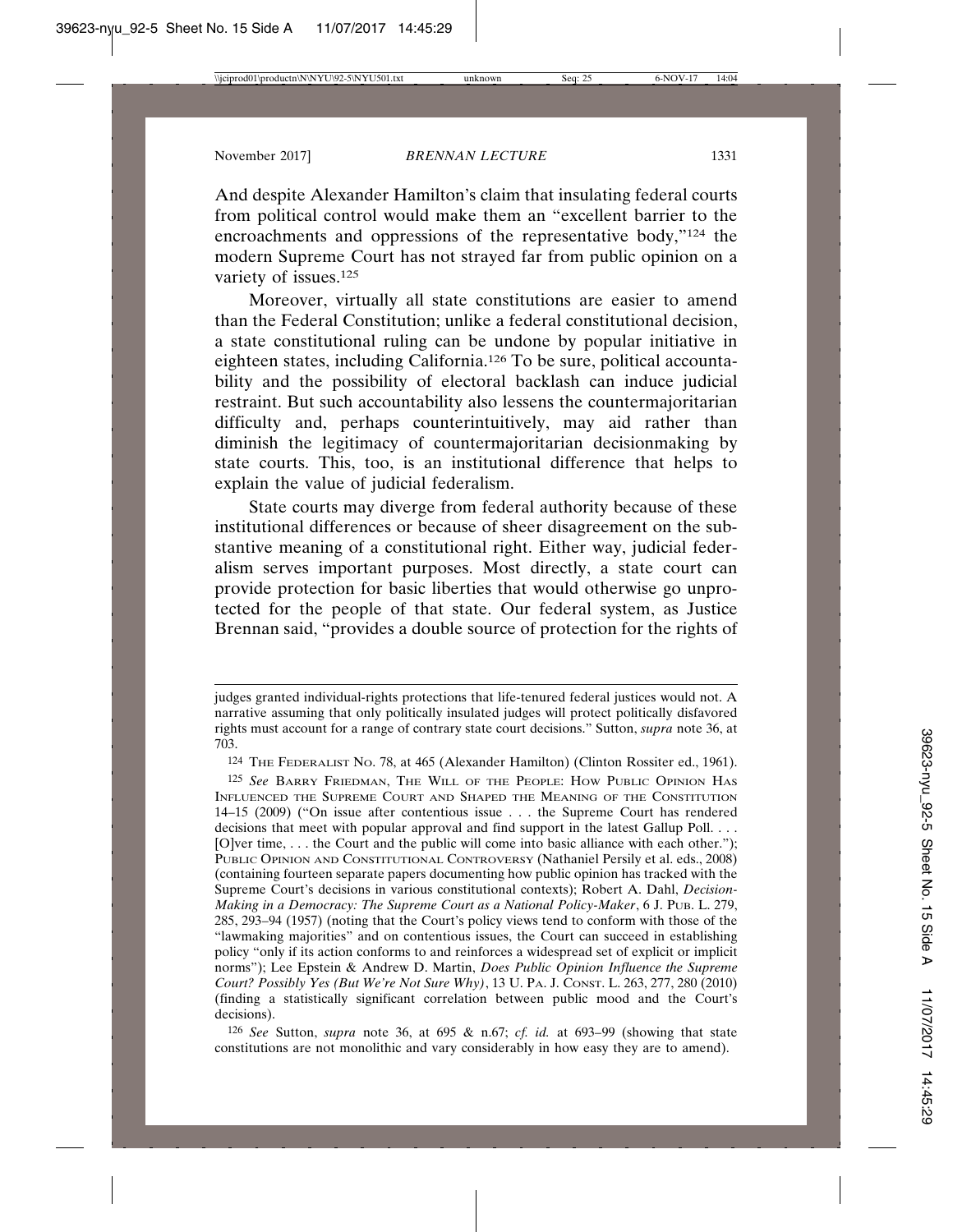our citizens," and when federal remedies are foreclosed, state courts can "step into the breach."127

But the impact of state constitutional rulings can be more farreaching. An accumulation of state decisions that depart from a federal precedent may induce the U.S. Supreme Court to reconsider the issue. In *Mapp v. Ohio*, for example, the Court abandoned its earlier refusal to apply the exclusionary rule to the states, noting that more than half the states had adopted the rule by legislative or judicial decision, and emphasizing in particular the California Supreme Court's decision in *People v. Cahan*. 128 In *Batson v. Kentucky*, the Court overruled its decision in *Swain v. Alabama* barring a criminal defendant from proving racial discrimination in jury selection solely on the basis of the prosecutor's conduct in his case, noting that five state courts had departed from *Swain* in interpreting their state constitutions.<sup>129</sup> And in *Lawrence v. Texas*, the Court explained that "criticism of *Bowers* has been substantial and continuing" and observed that "[t]he courts of five different States have declined to follow it in interpreting provisions in their own state constitutions parallel to the Due Process Clause of the Fourteenth Amendment."130

State constitutional decisions can also shape the development of federal constitutional law when the Supreme Court confronts an issue for the first time. In *New York Times Co. v. Sullivan*, the Court observed that the "actual malice" requirement for proving defamation of a public official or political candidate had been adopted by ten state courts.131 And the Court has looked to state practice, including state constitutional law, to determine what qualifies as a fundamental lib-

<sup>127</sup> Brennan, *supra* note 1, at 503.

<sup>128</sup> Mapp v. Ohio, 367 U.S. 643, 651–53 (1961) (citing People v. Cahan, 282 P.2d 905, 911 (Cal. 1955) while overruling Wolf v. Colorado,  $338$  U.S.  $25(1949)$ ).

<sup>129</sup> Batson v. Kentucky, 476 U.S. 79, 93–96 (1986) (overruling Swain v. Alabama, 380 U.S. 202, 221–22 (1965)); *see id.* at 82–83, 82 n.1 (citing state constitutional decisions from California, Delaware, Florida, Massachusetts, and New Mexico). The California decision cited in *Batson* interpreted the state jury trial guarantee in light of the "American tradition" and "American system" of trial by an impartial jury, and observed that "California, of course, is an integral part of that system and tradition." People v. Wheeler, 583 P.2d 748, 758 (Cal. 1978).

<sup>130</sup> Lawrence v. Texas, 539 U.S. 558, 576 (2003); *see id.* at 578 (overruling Bowers v. Hardwick, 478 U.S. 186 (1986)).

<sup>131</sup> 376 U.S. 254, 280 & n.20 (1964) (citing decisions from Arizona, California, Iowa, Kansas, Michigan, Minnesota, New Hampshire, North Carolina, South Dakota, and West Virginia). The citation to state decisions was no accident; the author of the opinion was Justice Brennan.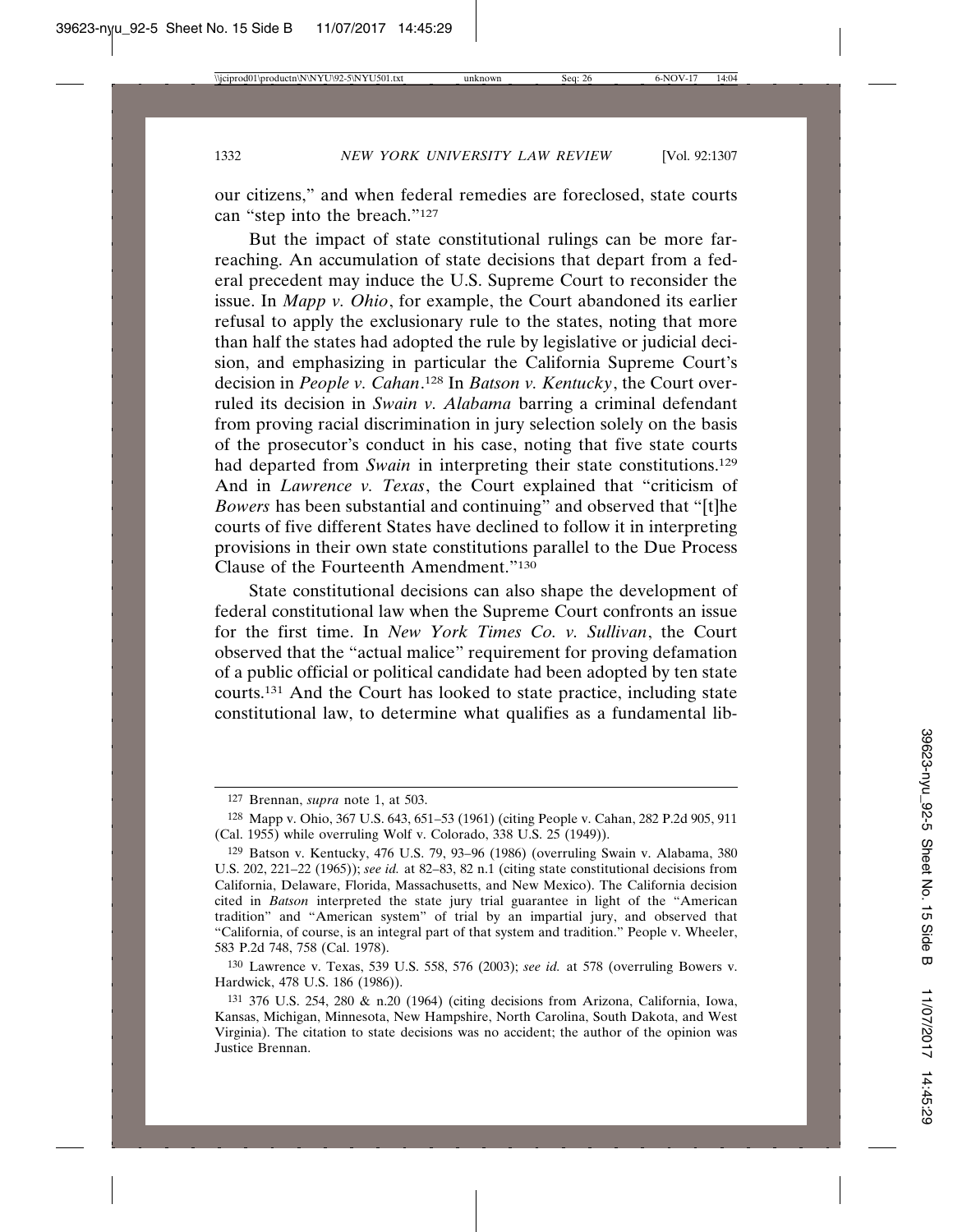erty interest protected by the Fourteenth Amendment doctrine of substantive due process.<sup>132</sup>

Although "federal courts have never used . . . state constitutional doctrine to nearly the same degree as state courts have used federal doctrine,"133 these examples confirm that state courts and federal courts are engaged in a common dialogue when it comes to interpreting various rights secured by both the federal and state constitutions. Describing this phenomenon, Joseph Blocher has written that "[t]he structure of American federalism . . . need not be one that simply divides and separates judicial power. It can instead be one in which various interpretive bodies, both state and federal, are engaged in a shared enterprise of articulating constitutional values."134 In sum, "state courts need not be independent laboratories. They can be part of the same general research institution as the Supreme Court."135

Against these considerations, it is said that state courts should "proceed cautiously" because of "the general advisability in a federal system of uniform interpretation of identical constitutional provisions."136 Vertical uniformity has been a particular concern in the area of criminal procedure, where courts have expressed concern about the costs and inefficiencies that disuniformity could impose on federal and state law enforcement officers.137 As one state high court justice put it:

Diverging from settled federal precedent results in two sets of rules and confusion among the bench and bar and law enforcement over which rules to follow. It also leads to inconsistent results, whereby

136 Right to Choose v. Byrne, 450 A.2d 925, 932 (N.J. 1982); *see* Dodson, *supra* note 37, at 732–36 (discussing why courts consider vertical uniformity a jurisprudential virtue).

137 *See, e.g.*, McCrory v. State, 342 So. 2d 897, 900 (Miss. 1977) (arguing that "the imposition of two different standards [for self-incrimination] would introduce unnecessary confusion among lawyers, judges, and law enforcement officers throughout the state"); State v. Hunt, 450 A.2d 952, 955 (N.J. 1982) (stating that the "enforcement of criminal laws in federal and state courts, sometimes involving the identical episodes, encourages application of uniform rules governing search and seizure"); State v. Florance, 527 P.2d 1202, 1209 (Or. 1974) ("Federal and state law officers frequently work together and in many instances do not know whether their efforts will result in a federal or a state prosecution or both. In these instances two different rules would cause confusion."); State v. Poole, 871 P.2d 531, 536 (Utah 1994) (Stewart, A.C.J., concurring) ("One untoward consequence of such an approach is to impose two different and possibly conflicting constitutional standards on law enforcement officers with the unintended effect of diminishing, not increasing, protection for rights of privacy.").

<sup>132</sup> *See* Cruzan v. Dir., Mo. Dep't of Health, 497 U.S. 261, 271–77 (1990) (discussing various state court decisions addressing the right to refuse medical treatment under state law).

<sup>133</sup> Blocher, *supra* note 80, at 370–71.

<sup>134</sup> *Id.* at 370.

<sup>135</sup> *Id.* at 343.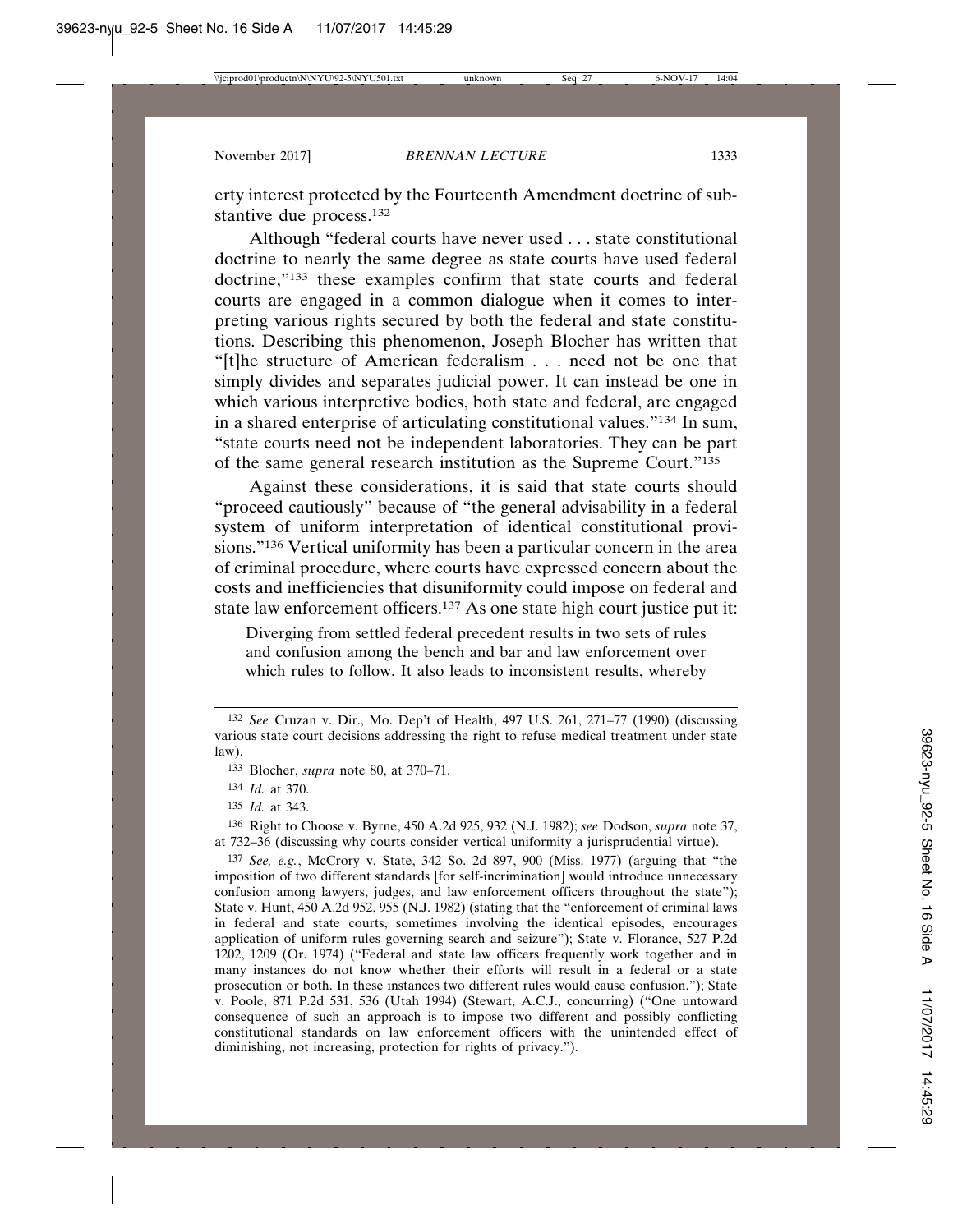evidence from the same arrest or crime could be admissible in federal court, but not state court.<sup>138</sup>

As a practical matter, it is questionable how significant this concern is in light of the already substantial vertical disuniformity in the criminal law context. Law enforcement officers must constantly navigate conflicting federal and state statutory criminal procedure, evidentiary rules, and substantive criminal law. It is not readily apparent why differences in state and federal constitutional criminal procedure would pose any greater challenge than those that officers already face.139 Further, where federal officers are especially concerned about admissibility of evidence or unsure about the forum in which a prosecution will take place, they can always conform their conduct to the more protective state standard.140 Of course, simplicity and predictability are important virtues, but as the New York Court of Appeals has observed, "[t]he interest of Federal-State uniformity . . . is simply one consideration to be balanced against other considerations that may argue for a different State rule. When weighed against the ability to protect fundamental constitutional rights, the practical need for uniformity can seldom be a decisive factor."141

Apart from its practical import, the allure of uniformity may lie in a more expressive dimension. Vertical uniformity has been considered a jurisprudential virtue because it inhibits forum-shopping and confers "the appearance of neutrality."142 More pointedly, some state judges have worried that giving different meanings to identical textual provisions may seem illogical or manipulative and may breed public distrust of the legal system.143 Others have warned that independent state constitutionalism may diminish the moral authority of the

- 142 Dodson, *supra* note 37, at 733–34.
- 143 *See, e.g.*, State v. Hempele, 576 A.2d 793, 817 (N.J. 1990) (Garibaldi, J., dissenting).

<sup>138</sup> State v. Short, 851 N.W.2d 474, 516 (Iowa 2014) (Waterman, J., dissenting). This concern also appears in commentary. *See* Lawrence Friedman, *The Constitutional Value of Dialogue and the New Judicial Federalism*, 28 HASTINGS CONST. L.Q. 93, 103 (2000); Arthur Leavens, *State Constitutionalism: State-Court Deference or Dissonance?*, 33 W. NEW ENG. L. REV. 81, 117 (2011) ("[T]wo layers of overlapping rules cannot but create confusion, particularly in instances in which state and federal officers operate with one another, each subject to different rules."); Matthew M. Weissman, People v. Torres *and the Limits of State Constitutionalism: Has the Court of Appeals Forgotten the Cop?*, 24 COLUM. J.L. & SOC. PROBS. 299, 316 (1991) ("[T]he existence of different rules of criminal procedure under federal and state law—and different rules from state to state—greatly complicates the task of law enforcement agents, who must often cooperate in investigations across federal/state and state/state boundaries.").

<sup>139</sup> *See* Jack L. Landau, *Should State Courts Depart from the Fourth Amendment? Search and Seizure, State Constitutions, and the Oregon Experience*, 77 MISS. L.J. 369, 383–90 (2007).

<sup>140</sup> *See id.* at 389; Leavens, *supra* note 138, at 117.

<sup>141</sup> People v. P.J. Video, Inc., 501 N.E.2d 556, 561 (N.Y. 1986).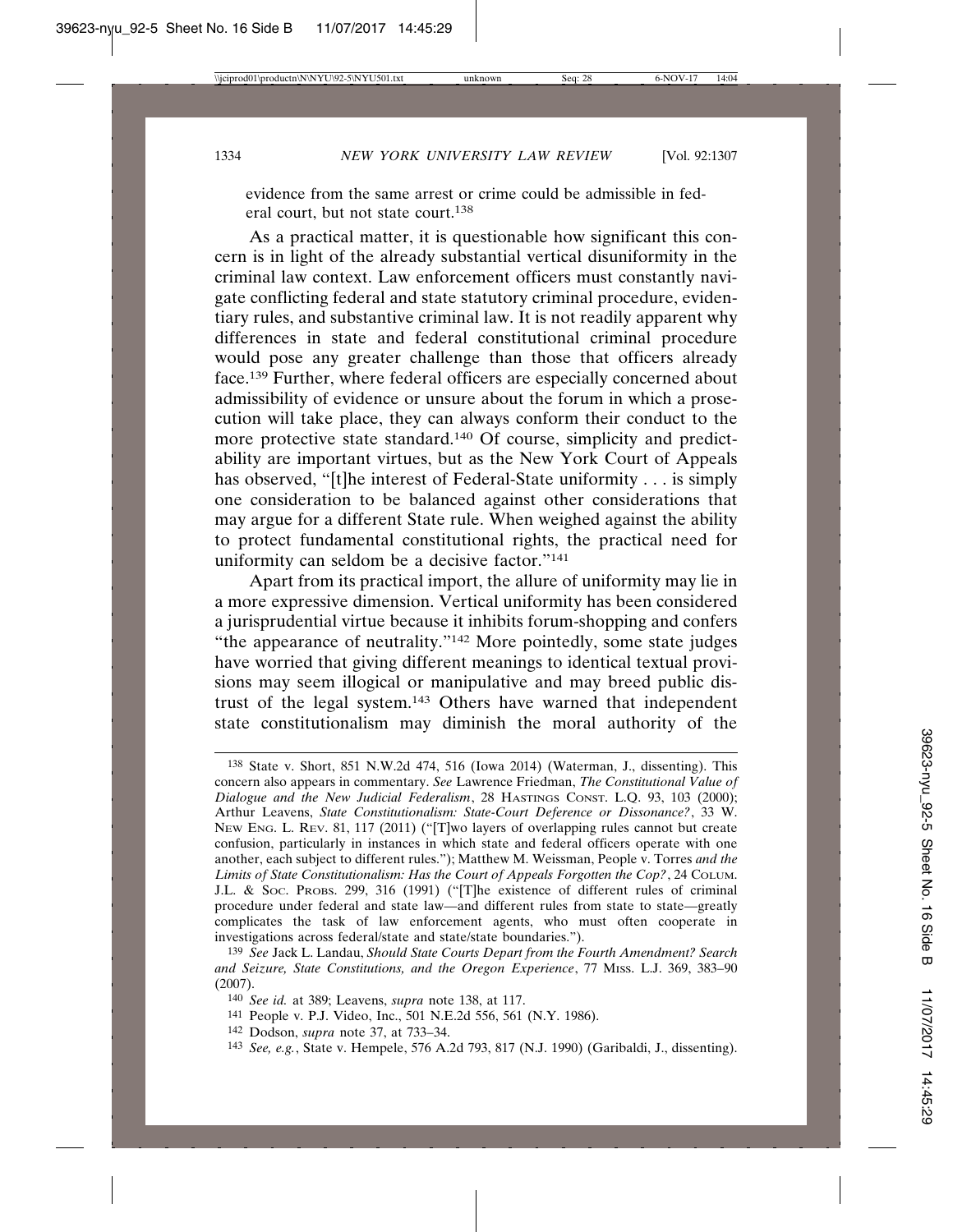U.S. Supreme Court.144 As former Wisconsin Chief Justice Shirley Abrahamson has observed, some state judges "regard the state constitutional law movement as threatening the vision of one nation under law."145

But the American vision of one nation under law has always been complex, requiring an account of not only what various constitutional provisions mean, but also who gets to decide. It is no accident that the Framers focused their efforts on crafting an intricate and durable structure of government, only later adopting (as amendments to the main document) a Bill of Rights stated in general terms that require future elaboration. James Madison explained:

In the compound republic of America the power surrendered by the people is first divided between two distinct governments, and then the portion allotted to each subdivided among distinct and separate departments. Hence a double security arises to the rights of the people. The different governments will control each other, at the same time that each will be controlled by itself.<sup>146</sup>

The Framers understood that a large and diverse nation committed to liberty will not often agree on one right answer to questions of intense public controversy. The redundancies built into our structure of government largely serve to channel and manage conflict rather than to facilitate permanent resolution.147

In his article on state constitutionalism, Professor Kahn draws a useful distinction between interpretation and authority.148 The meaning and application of constitutional principles are the subject of ongoing interpretive conflict. Courts occasionally resolve such conflict through proper exercise of their delegated authority. But the fact that courts have authority to decide constitutional controversies does not mean courts are oracles of constitutional Truth. As Justice Jackson said:

Whenever decisions of one court are reviewed by another, a percentage of them are reversed. That reflects a difference in outlook normally found between personnel comprising different courts. However, reversal by a higher court is not proof that justice is thereby better done. There is no doubt that if there were a super-Supreme Court, a substantial proportion of our reversals of state

<sup>144</sup> *See, e.g.*, *id.* at 815 (O'Hern, J., concurring in part and dissenting in part).

<sup>145</sup> Abrahamson, *Divided We Stand*, *supra* note 15, at 732.

<sup>146</sup> THE FEDERALIST NO. 51, at 323 (James Madison) (Clinton Rossiter ed., 1961).

<sup>147</sup> *See* Robert M. Cover, *The Uses of Jurisdictional Redundancy: Interest, Ideology, and Innovation*, 22 WM. & MARY L. REV. 639, 662–80 (1981) (explaining how jurisdictional redundancy provides a mechanism for coping with ideological impasse and promoting innovation).

<sup>148</sup> *See* Kahn, *supra* note 75, at 1148.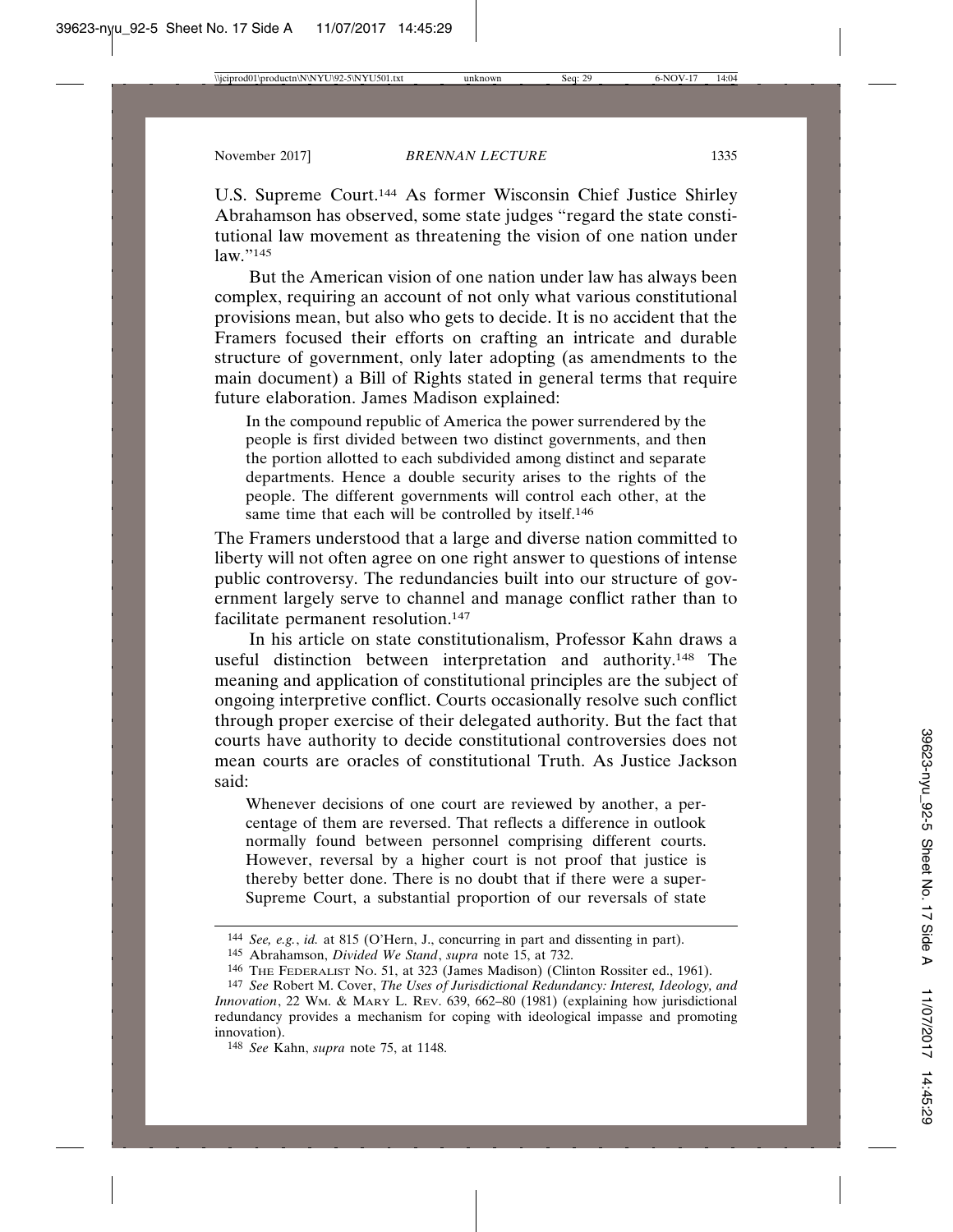courts would also be reversed. We are not final because we are infallible, but we are infallible only because we are final.<sup>149</sup>

Constitutional law is contested terrain, and we cannot expect our governmental institutions, including the courts, to resolve very deep and fundamental debates to everyone's satisfaction. In the long run, the legitimacy of American constitutionalism rests not only on the substantive merits of particular decisions, but also on the capacity of our governmental structure to give full expression to the debates themselves. Many of our most cherished constitutional principles are stated in general terms, open to a variety of meanings in application. The unique role of courts is that they frame a mode of contestation whereby each side lays claim to the same legal heritage, the same legal texts, the same historical tradition. It is that mode of contestation, as much as its substantive results, that binds us together as a nation.

State constitutionalism is properly understood as a mechanism by which ongoing disagreement over fundamental principles is acknowledged and channeled in our democracy. Far from endangering the legitimacy of constitutional law, interpretive pluralism is a source of its resilience and deep resonance with our diverse citizenry. When a state court departs from Supreme Court precedent to secure greater protection for individual rights under a parallel provision of its state constitution, the state court "registers a forceful and often very public dissent."150 Whether or not it influences other states or eventually induces the Supreme Court to reconsider its precedent, the state decision carries forward a dialogue over the meaning of our basic liberties. In short, state constitutionalism is one way in which our structure of government provides an outlet for constitutional conflict.151

It is true that state constitutionalism cannot serve this function by authorizing downward departures from the floor of federal constitutional protections established by the Supreme Court. But this fact serves to underscore the delicacy of the Supreme Court's role in adjudicating individual rights claims. On the most hotly debated issues, it is questionable to what extent the Court can successfully "call[ ] the contending sides of a national controversy to end their national divi-

<sup>149</sup> Brown v. Allen, 344 U.S. 443, 540 (1953) (Jackson, J., concurring in the result); *see* Kahn, *supra* note 75, at 1164 ("Higher courts have no greater access to truth, only power.").

<sup>150</sup> GARDNER, *supra* note 15, at 100.

<sup>151</sup> *See* Cover, *supra* note 147, at 682 (describing "our federalism" as "a daring system that permits the tensions and conflicts of the social order to be displayed in the very jurisdictional structure of its courts"); Kahn, *supra* note 75, at 1166 ("The explanation of American citizenship is too important a task to leave to the federal courts alone.").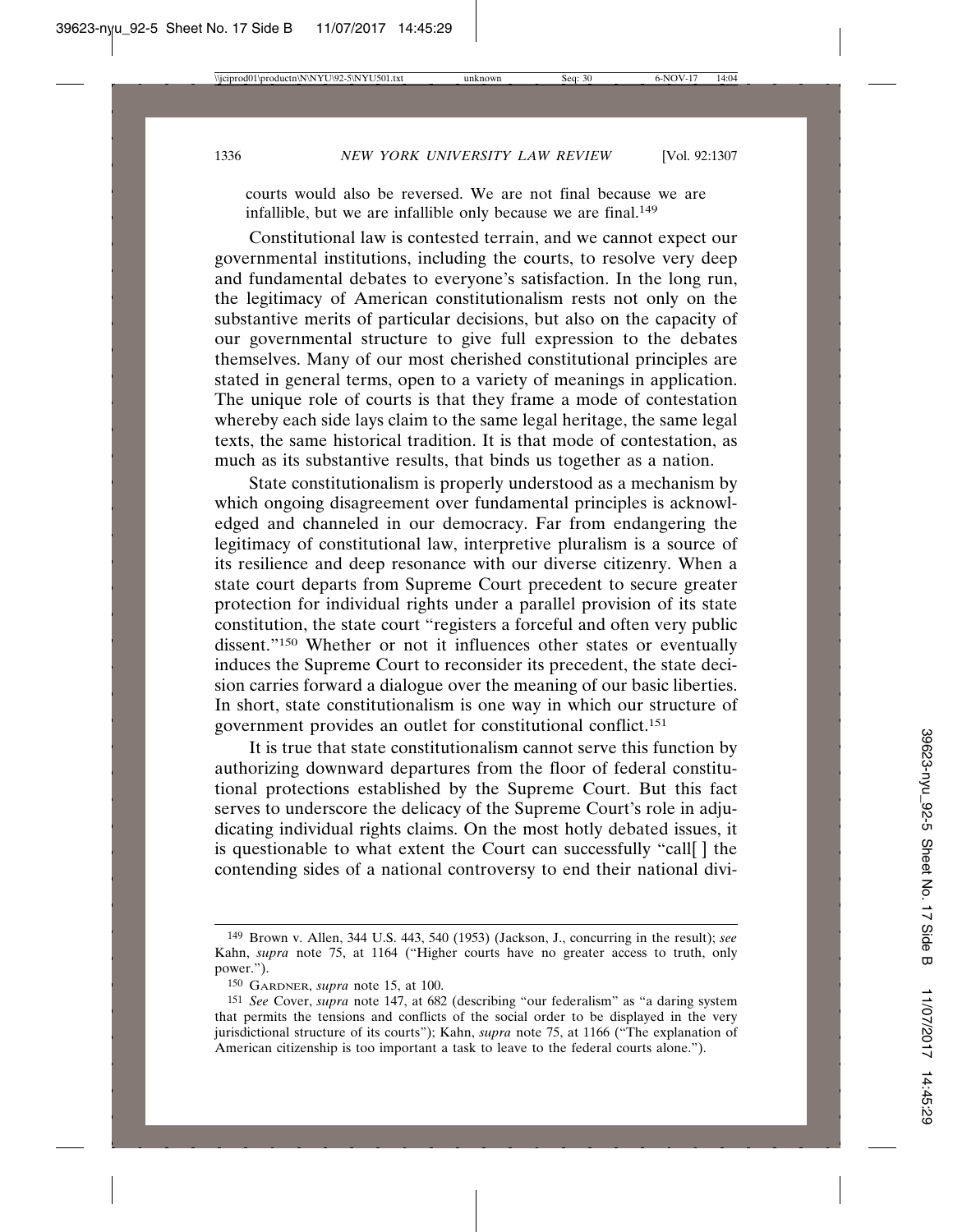sion by accepting a common mandate rooted in the Constitution."152 The achievement of broad societal consensus on what the Constitution mandates is rarely if ever the direct byproduct of judicial decisions alone. Even *Brown v. Board of Education*, let us not forget, went largely unenforced for over a decade until Congress and the President stepped in.153 The dangers inherent in closing off constitutional debate in one direction should make us wary of closing off debate in the other direction as well.

### **CONCLUSION**

In closing, let me again thank the Institute of Judicial Administration at N.Y.U. for continuing this annual tradition of the Brennan Lecture on state courts. Justice Brennan once wrote:

[T]he composite work of the courts of the fifty states probably has greater significance in measuring how well America attains the ideal of equal justice for all. The state courts of all levels must annually hand down literally millions of decisions which determine vital issues of life, liberty, and property of human beings of this nation. . . . We should remind ourselves that it is these state court decisions which finally determine the overwhelming aggregate of all legal controversies in this nation.154

State courts matter. State law matters. State constitutional law matters.

The point of my lecture is not that state courts should depart from federal precedent more than they do or that they should do so on particular constitutional issues. State courts should always give

<sup>152</sup> Planned Parenthood of Se. Pa. v. Casey, 505 U.S. 833, 867 (1992); *see* Robert Post & Reva Siegel, Roe *Rage: Democratic Constitutionalism and Backlash*, 42 HARV. C.R.-C.L. L. REV. 373, 378 (2007) ("[F]or some constitutional questions, authoritative settlement is neither possible nor desirable."); *see also* LOUIS MICHAEL SEIDMAN, OUR UNSETTLED CONSTITUTION: A NEW DEFENSE OF CONSTITUTIONALISM AND JUDICIAL REVIEW 7–9 (2001) (rejecting the view that "the role of constitutional law is to settle political disagreement" and advancing a theory of constitutionalism whose goal is to "build a community founded on consent by enticing losers into a continuing conversation").

<sup>153</sup> Brown v. Bd. of Educ., 347 U.S. 483 (1954); *see* Goodwin Liu, Brown*,* Bollinger*, and Beyond*, 47 HOW. L.J. 705, 714–15 (2004).

<sup>154</sup> William J. Brennan, Jr., *State Supreme Court Judge Versus United States Supreme Court Justice: A Change in Function and Perspective*, 19 U. FLA. L. REV. 225, 236 (1966). There are roughly 400,000 new filings each year in federal district court, compared to over 30 million new cases (excluding traffic cases) each year in state court. *Compare* ADMIN. OFFICE OF U.S. COURTS, UNITED STATES DISTRICT COURTS—NATIONAL JUDICIAL CASELOAD PROFILE (Sept. 30, 2016), http://www.uscourts.gov/sites/default/files/data\_ tables/fcms\_na\_distprofile0930.2016.pdf, *with 2015 Overview—Trial Courts Caseloads*, NAT'L CTR. FOR ST. COURTS, http://www.ncsc.org/Sitecore/Content/Microsites/PopUp/ Home/CSP/CSP\_Intro (select "Overview" at the top; then select "Statewide Incoming Caseloads" from the "Select Chart/Table" selection menu).